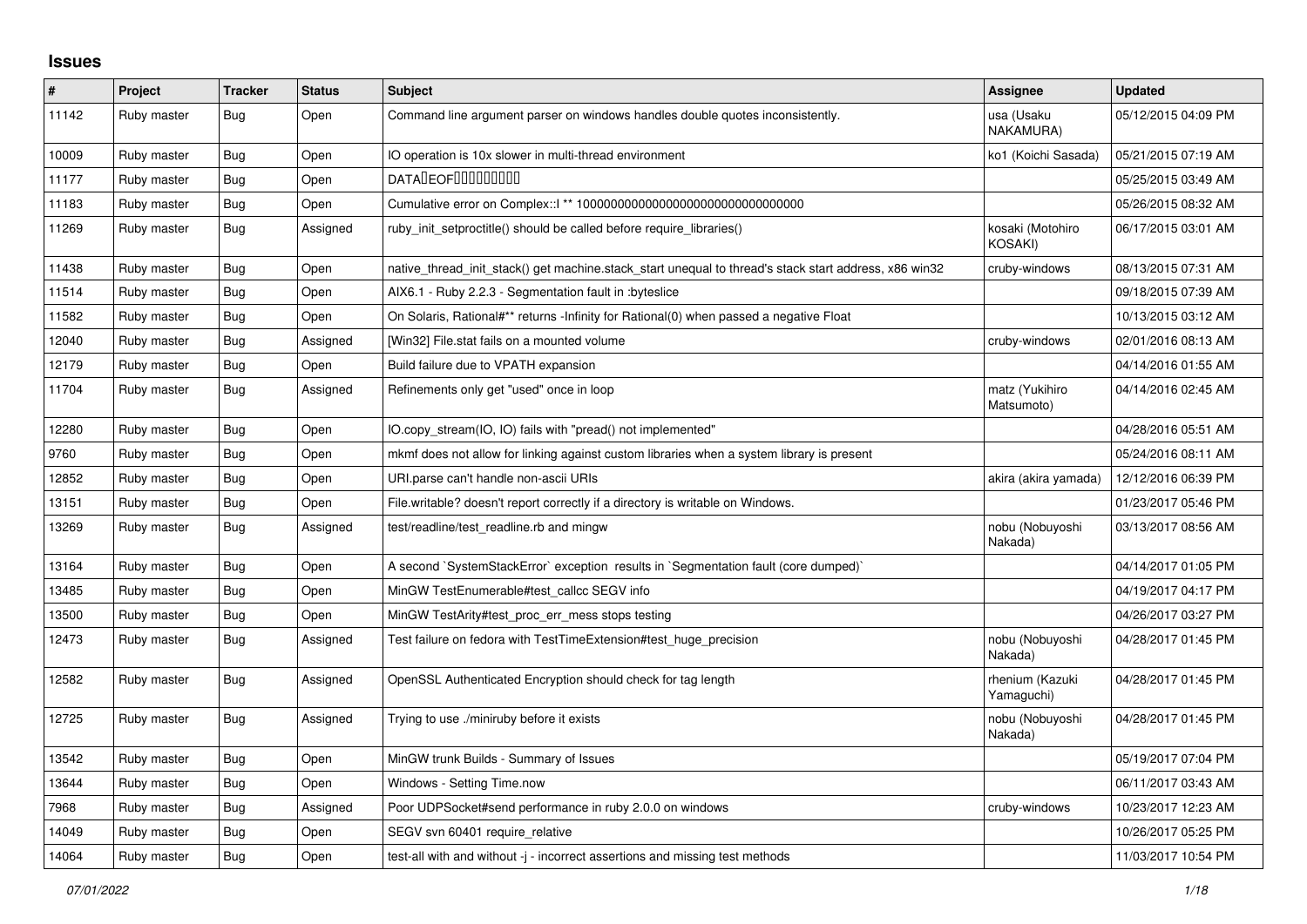| #     | Project     | <b>Tracker</b> | <b>Status</b> | <b>Subject</b>                                                                                                    | <b>Assignee</b>                     | <b>Updated</b>      |
|-------|-------------|----------------|---------------|-------------------------------------------------------------------------------------------------------------------|-------------------------------------|---------------------|
| 14083 | Ruby master | Bug            | Open          | Refinement in block calling incorrect method                                                                      |                                     | 11/05/2017 07:36 PM |
| 13571 | Ruby master | Bug            | Open          | Script arguments, encoding, windows / MinGW                                                                       |                                     | 11/12/2017 10:53 PM |
| 4040  | Ruby master | Bug            | Assigned      | SystemStackError with Hash[*a] for Large _a_                                                                      | ko1 (Koichi Sasada)                 | 12/25/2017 06:14 PM |
| 6351  | Ruby master | Bug            | Assigned      | transcode table generator does not support multi characters of Unicode                                            | duerst (Martin Dürst)               | 12/25/2017 06:15 PM |
| 7742  | Ruby master | Bug            | Open          | System encoding (Windows-1258) is not recognized by Ruby to convert back to UTF-8                                 | duerst (Martin Dürst)               | 12/25/2017 06:15 PM |
| 7859  | Ruby master | Bug            | Assigned      | Readline: Incorrect arrow key behavior in vi editing mode insert mode with Readline 6.2                           | kouji (Kouji Takao)                 | 12/25/2017 06:15 PM |
| 7892  | Ruby master | Bug            | Open          | MIME encoding bug of NKF.nkf                                                                                      | naruse (Yui<br>NARUSE)              | 12/25/2017 06:15 PM |
| 9189  | Ruby master | Bug            | Assigned      | Build failure on Windows in case of nonascii TEMP environment.                                                    |                                     | 01/05/2018 09:00 PM |
| 9507  | Ruby master | <b>Bug</b>     | Open          | Ruby 2.1.0 is broken on ARMv5: tried to create Proc object without a block                                        | charliesome (Charlie<br>Somerville) | 01/05/2018 09:00 PM |
| 9944  | Ruby master | Bug            | Assigned      | in ruby for windows in "system" a redirection to append a file works incorrectly                                  | cruby-windows                       | 01/05/2018 09:00 PM |
| 9955  | Ruby master | Bug            | Assigned      | issue building dll on mingw, library not found                                                                    | nobu (Nobuyoshi<br>Nakada)          | 01/05/2018 09:00 PM |
| 5317  | Ruby master | Bug            | Assigned      |                                                                                                                   | nobu (Nobuyoshi<br>Nakada)          | 01/05/2018 09:00 PM |
| 6360  | Ruby master | Bug            | Assigned      | Debug information build even without requesting it                                                                | nobu (Nobuyoshi<br>Nakada)          | 01/05/2018 09:00 PM |
| 7964  | Ruby master | Bug            | Assigned      | Writing an ASCII-8BIT String to a StringIO created from a UTF-8 String                                            | nobu (Nobuyoshi<br>Nakada)          | 01/05/2018 09:00 PM |
| 7976  | Ruby master | Bug            | Assigned      | TracePoint call is at call point, not call site                                                                   | ko1 (Koichi Sasada)                 | 01/05/2018 09:00 PM |
| 8782  | Ruby master | Bug            | Assigned      | Don't set rl getc function on editline                                                                            | kouji (Kouji Takao)                 | 01/05/2018 09:00 PM |
| 14422 | Ruby master | Bug            | Open          | Ruby configuration options should not be reused for gem builds                                                    |                                     | 03/05/2018 03:32 PM |
| 4173  | Ruby master | <b>Bug</b>     | Open          | TestProcess#test_wait_and_sigchild DDDDDDDD                                                                       |                                     | 03/15/2018 08:29 AM |
| 14679 | Ruby master | Bug            | Assigned      | StdLib gems should properly specify their dependencies                                                            | hsbt (Hiroshi<br>SHIBATA)           | 04/11/2018 01:14 PM |
| 14681 | Ruby master | Bug            | Open          | syswrite': stream closed in another thread (IOError)                                                              |                                     | 04/22/2018 12:12 AM |
| 14727 | Ruby master | Bug            | Assigned      | TestQueue#test queue with trap always timeout on Windows10                                                        | ko1 (Koichi Sasada)                 | 05/01/2018 02:59 AM |
| 14761 | Ruby master | <b>Bug</b>     | Open          | TestThread#test join limits hangs up on Solaris 10 with gcc                                                       |                                     | 05/16/2018 05:23 AM |
| 14543 | Ruby master | Bug            | Assigned      | 'make commit' show error of 'common-srcs'                                                                         | nobu (Nobuyoshi<br>Nakada)          | 06/02/2018 04:17 AM |
| 14826 | Ruby master | Bug            | Open          | make: *** [.ext/include/sparc-solaris2.10/rb_mjit_min_header-2.6.0.h] Error 1 on Solaris 10 with very old<br>gcc3 |                                     | 06/05/2018 02:02 PM |
| 14838 | Ruby master | <b>Bug</b>     | Open          | RegexpError with double "s" in look-behind assertion in case-insensitive unicode regexp                           |                                     | 06/09/2018 04:04 PM |
| 14906 | Ruby master | <b>Bug</b>     | Open          | MinGW failure - TestIO#test copy stream no busy wait                                                              |                                     | 07/12/2018 03:52 AM |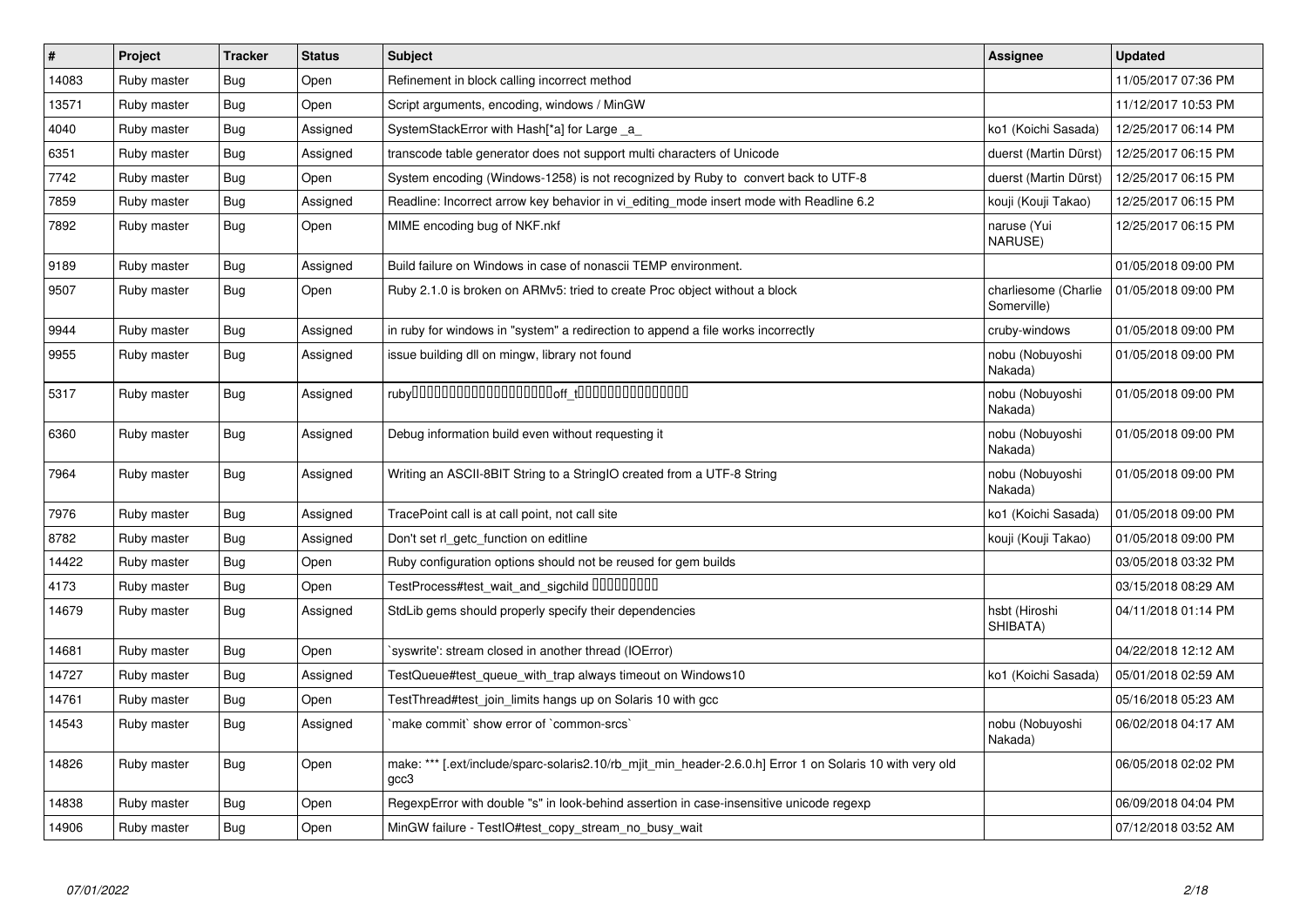| $\vert$ # | Project     | <b>Tracker</b> | <b>Status</b> | Subject                                                                                                                                               | <b>Assignee</b>              | <b>Updated</b>      |
|-----------|-------------|----------------|---------------|-------------------------------------------------------------------------------------------------------------------------------------------------------|------------------------------|---------------------|
| 9366      | Ruby master | Bug            | Assigned      | "make -j32 check TESTS=-j32" occasionally fails on rubygems/specification                                                                             | hsbt (Hiroshi<br>SHIBATA)    | 07/26/2018 02:13 AM |
| 14957     | Ruby master | Bug            | Open          | MinGW, gcc 8.2.0, bootstraptest test_thread.rb - failure ?                                                                                            |                              | 08/03/2018 02:46 PM |
| 14971     | Ruby master | <b>Bug</b>     | Open          | error: implicit declaration of function 'rb_vm_call0                                                                                                  | nobu (Nobuyoshi<br>Nakada)   | 09/06/2018 03:53 AM |
| 14364     | Ruby master | Bug            | Open          | Regexp last match variable in procs                                                                                                                   |                              | 09/14/2018 05:28 AM |
| 15072     | Ruby master | Bug            | Open          | thread.c:4356:5: error: implicit declaration of function 'ubf_list_atfork'                                                                            | normalperson (Eric<br>Wong)  | 09/20/2018 03:32 AM |
| 15247     | Ruby master | Bug            | Open          | Windows - TEMP folder, non 8.3 & drive, fails & errors in test-all (ruby & rdoc)                                                                      |                              | 10/23/2018 05:02 PM |
| 15263     | Ruby master | <b>Bug</b>     | Open          | [PATCH] vm_trace.c (postponed_job_register): only hit main thread                                                                                     | ko1 (Koichi Sasada)          | 10/27/2018 11:35 PM |
| 15310     | Ruby master | Bug            | Open          | [PATCH] thread_pthread.c: close race from UBF_TIMER and non-GVL-releasing thread                                                                      |                              | 11/20/2018 12:50 AM |
| 15315     | Ruby master | <b>Bug</b>     | Open          | ec_switch can still lose interrupts                                                                                                                   | ko1 (Koichi Sasada)          | 11/20/2018 09:32 AM |
| 15367     | Ruby master | Bug            | Open          | IO.select is not resumed when io-object gets closed                                                                                                   |                              | 12/03/2018 10:22 AM |
| 15386     | Ruby master | Bug            | Open          | [PATCH] io.c (rb_io_check_char_readable): do not io_fflush buffered sockets                                                                           |                              | 12/06/2018 11:38 AM |
| 14640     | Ruby master | <b>Bug</b>     | Open          | [win32] File.realpath treats a relative path with a drive letter as an absolute path.                                                                 | cruby-windows                | 12/10/2018 07:09 AM |
| 14474     | Ruby master | <b>Bug</b>     | Open          | skip "TestException#test_thread_signal_location" as known bug                                                                                         |                              | 12/10/2018 07:09 AM |
| 15423     | Ruby master | <b>Bug</b>     | Open          | fork leapfrog leaks memory on FreeBSD 11.2                                                                                                            |                              | 12/16/2018 02:28 PM |
| 15599     | Ruby master | Bug            | Open          | Mixing autoload and require causes deadlock and incomplete definition.                                                                                |                              | 02/12/2019 01:40 PM |
| 15550     | Ruby master | Bug            | Assigned      | Windows - gem bin files - can't run from bash shell                                                                                                   | hsbt (Hiroshi<br>SHIBATA)    | 03/20/2019 01:05 AM |
| 15598     | Ruby master | <b>Bug</b>     | Open          | Deadlock on mutual reference of autoloaded constants                                                                                                  |                              | 03/20/2019 10:58 AM |
| 15438     | Ruby master | Bug            | Open          | Threads can't switch faster than TIME_QUANTUM_(NSEC USEC MSEC)                                                                                        |                              | 03/25/2019 08:53 PM |
| 15764     | Ruby master | Bug            | Open          | Whitespace and control characters should not be permitted in tokens                                                                                   | matz (Yukihiro<br>Matsumoto) | 04/22/2019 07:48 AM |
| 11174     | Ruby master | Bug            | Open          | threads memory leak                                                                                                                                   | ko1 (Koichi Sasada)          | 06/17/2019 03:17 PM |
| 11526     | Ruby master | Bug            | Assigned      | Streaming HTTP requests are not idempotent and should not be retried                                                                                  | naruse (Yui<br>NARUSE)       | 07/01/2019 09:16 PM |
| 8444      | Ruby master | <b>Bug</b>     | Open          | Regexp vars \$~ and friends are not thread local                                                                                                      | ko1 (Koichi Sasada)          | 07/30/2019 07:38 AM |
| 10919     | Ruby master | <b>Bug</b>     | Assigned      | [gem install] installs multipe platforms                                                                                                              | hsbt (Hiroshi<br>SHIBATA)    | 07/30/2019 07:44 AM |
| 9115      | Ruby master | <b>Bug</b>     | Assigned      | Logger traps all exceptions; breaks Timeout                                                                                                           | sonots (Naotoshi<br>Seo)     | 08/20/2019 12:47 PM |
| 10436     | Ruby master | <b>Bug</b>     | Open          | ruby -c and ripper inconsistency: m(&nil) {}                                                                                                          |                              | 08/27/2019 12:08 AM |
| 16145     | Ruby master | Bug            | Open          | regexp match error if mixing /i, character classes, and utf8                                                                                          |                              | 09/06/2019 05:52 AM |
| 16158     | Ruby master | <b>Bug</b>     | Open          | "st" Character Sequence In Regex Look-Behind Causes Illegal Pattern Error When Combined With POSIX<br>Bracket Expressions And Case Insensitivity Flag |                              | 09/17/2019 09:37 AM |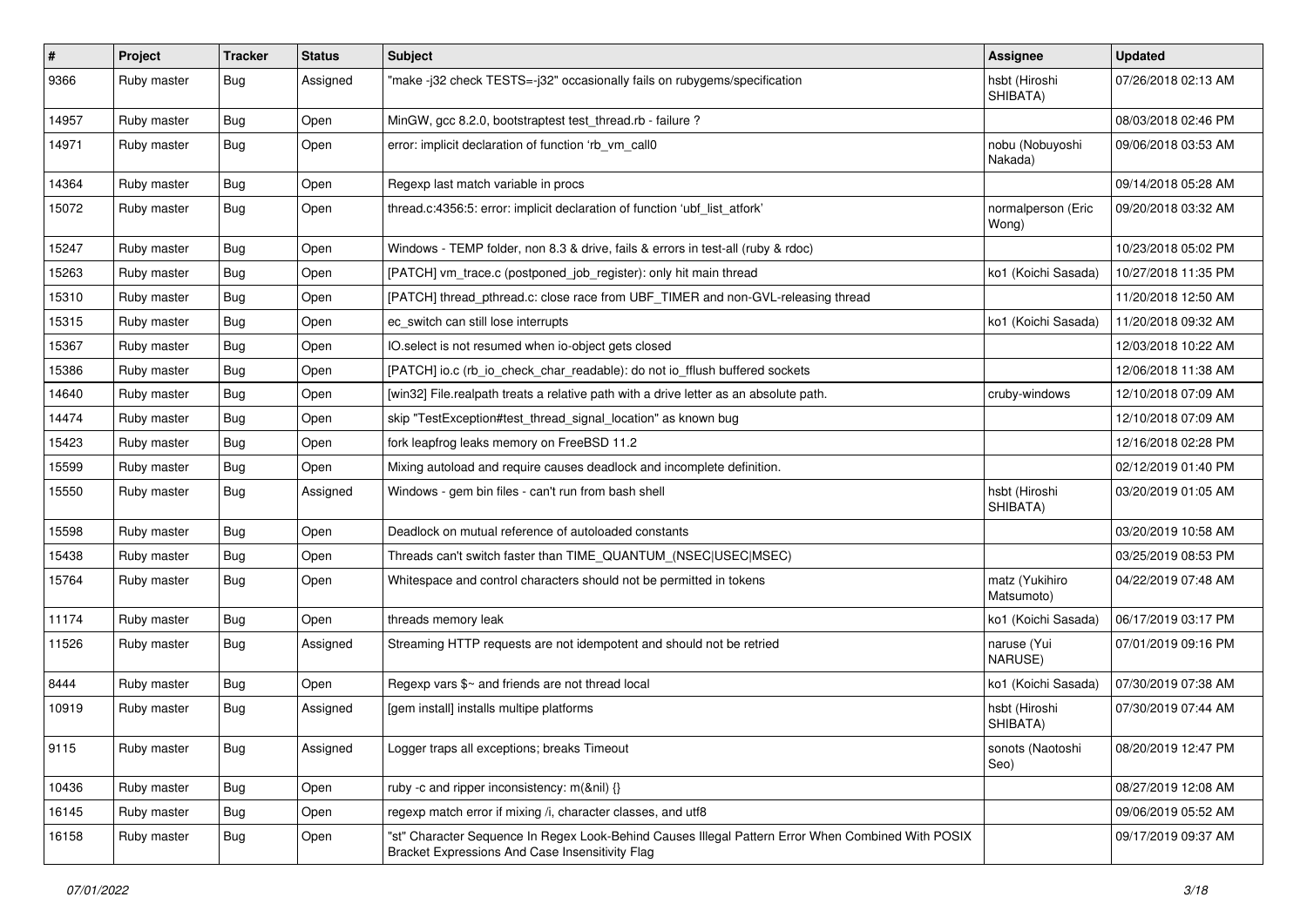| $\sharp$ | Project     | Tracker    | <b>Status</b> | Subject                                                                                                        | <b>Assignee</b>               | <b>Updated</b>      |
|----------|-------------|------------|---------------|----------------------------------------------------------------------------------------------------------------|-------------------------------|---------------------|
| 16185    | Ruby master | Bug        | Open          | basictest failure on AIX 6.1 for 64bit build                                                                   | kanemoto (Yutaka<br>Kanemoto) | 10/15/2019 12:05 AM |
| 16265    | Ruby master | Bug        | Open          | Test (spec) failure using current MSYS2 tools, related to -fstack-protector and possibly<br>D FORTIFY SOURCE=2 |                               | 12/03/2019 03:09 PM |
| 16288    | Ruby master | <b>Bug</b> | Open          | Segmentation fault with finalizers, threads                                                                    |                               | 12/19/2019 07:46 PM |
| 14418    | Ruby master | <b>Bug</b> | Open          | ruby 2.5 slow regexp execution                                                                                 |                               | 12/29/2019 10:34 AM |
| 595      | Ruby master | <b>Bug</b> | Assigned      | Fiber ignores ensure clause                                                                                    | ioquatix (Samuel<br>Williams) | 12/29/2019 10:37 AM |
| 12500    | Ruby master | <b>Bug</b> | Open          | TestProcess#test_aspawn_too_long_path fails on mips with "argument too big"                                    |                               | 12/29/2019 10:38 AM |
| 11531    | Ruby master | Bug        | Assigned      | IPAddr#== implements wrong logic                                                                               | knu (Akinori MUSHA)           | 12/29/2019 12:50 PM |
| 5334     | Ruby master | Bug        | Assigned      | Segmentation fault in InternetExplorer IServiceProvider interface                                              | suke (Masaki<br>Suketa)       | 12/30/2019 03:00 AM |
| 8185     | Ruby master | Bug        | Open          | Thread/fork issue                                                                                              |                               | 12/30/2019 03:00 AM |
| 8299     | Ruby master | <b>Bug</b> | Assigned      | Minor error in float parsing                                                                                   | nobu (Nobuyoshi<br>Nakada)    | 12/30/2019 03:00 AM |
| 9435     | Ruby master | <b>Bug</b> | Open          | Kernel.system problem                                                                                          |                               | 12/30/2019 03:00 AM |
| 10128    | Ruby master | <b>Bug</b> | Open          | Quoting problem for arguments of Kernel.system, Kernel.exec on Windows                                         | cruby-windows                 | 12/30/2019 03:00 AM |
| 10580    | Ruby master | <b>Bug</b> | Open          | TestProcess#test_deadlock_by_signal_at_forking fails on ARM                                                    | akr (Akira Tanaka)            | 12/30/2019 03:00 AM |
| 16493    | Ruby master | <b>Bug</b> | Open          | TestThreadQueue#test_thr_kill is flaky on AArch64                                                              |                               | 01/09/2020 09:39 AM |
| 5179     | Ruby master | <b>Bug</b> | Assigned      | Complex#rationalize and to_r with approximate zeros                                                            | mrkn (Kenta Murata)           | 01/17/2020 03:00 AM |
| 14387    | Ruby master | <b>Bug</b> | Open          | Ruby 2.5 <sup>D</sup> Alpine Linux <b>DDDDDDDDDDD</b> SystemStackError <b>DDDD</b>                             |                               | 04/21/2020 03:13 PM |
| 16905    | Ruby master | Bug        | Open          | Ruby required to build Ruby on Haiku?                                                                          |                               | 05/24/2020 08:08 AM |
| 16927    | Ruby master | <b>Bug</b> | Open          | String#tr won't return the expected result for some sign with diacritics                                       |                               | 06/01/2020 05:24 AM |
| 7840     | Ruby master | <b>Bug</b> | Open          | -Wdeclaration-after-statement is valid for C/ObjC but not for C++                                              | nobu (Nobuyoshi<br>Nakada)    | 06/02/2020 04:41 PM |
| 16959    | Ruby master | <b>Bug</b> | Open          | Weakmap has specs and third-party usage despite being a private API                                            |                               | 06/13/2020 08:54 PM |
| 16819    | Ruby master | Bug        | Assigned      | Line reporting off by one when reporting line of a hash?                                                       | ko1 (Koichi Sasada)           | 06/16/2020 05:57 PM |
| 16820    | Ruby master | <b>Bug</b> | Open          | LEGAL is out of sync                                                                                           |                               | 08/19/2020 11:08 AM |
| 17037    | Ruby master | <b>Bug</b> | Open          | rounding of Rational#to_f                                                                                      |                               | 08/26/2020 03:54 AM |
| 16997    | Ruby master | Bug        | Open          | IO#gets converts some \r\n to \n with universal newline: false                                                 |                               | 08/26/2020 05:20 PM |
| 17180    | Ruby master | <b>Bug</b> | Open          | Ractor and constant referencing                                                                                |                               | 09/20/2020 05:43 PM |
| 11808    | Ruby master | Bug        | Open          | Different behavior between Enumerable#grep and Array#grep                                                      | ko1 (Koichi Sasada)           | 10/26/2020 04:36 AM |
| 17159    | Ruby master | Bug        | Open          | extend 'define_method' for Ractor                                                                              |                               | 10/29/2020 04:06 PM |
| 17289    | Ruby master | Bug        | Assigned      | Time#strftime occurs Segmentation Fault on ruby-2.7.2p137                                                      | shyouhei (Shyouhei<br>Urabe)  | 11/05/2020 07:57 AM |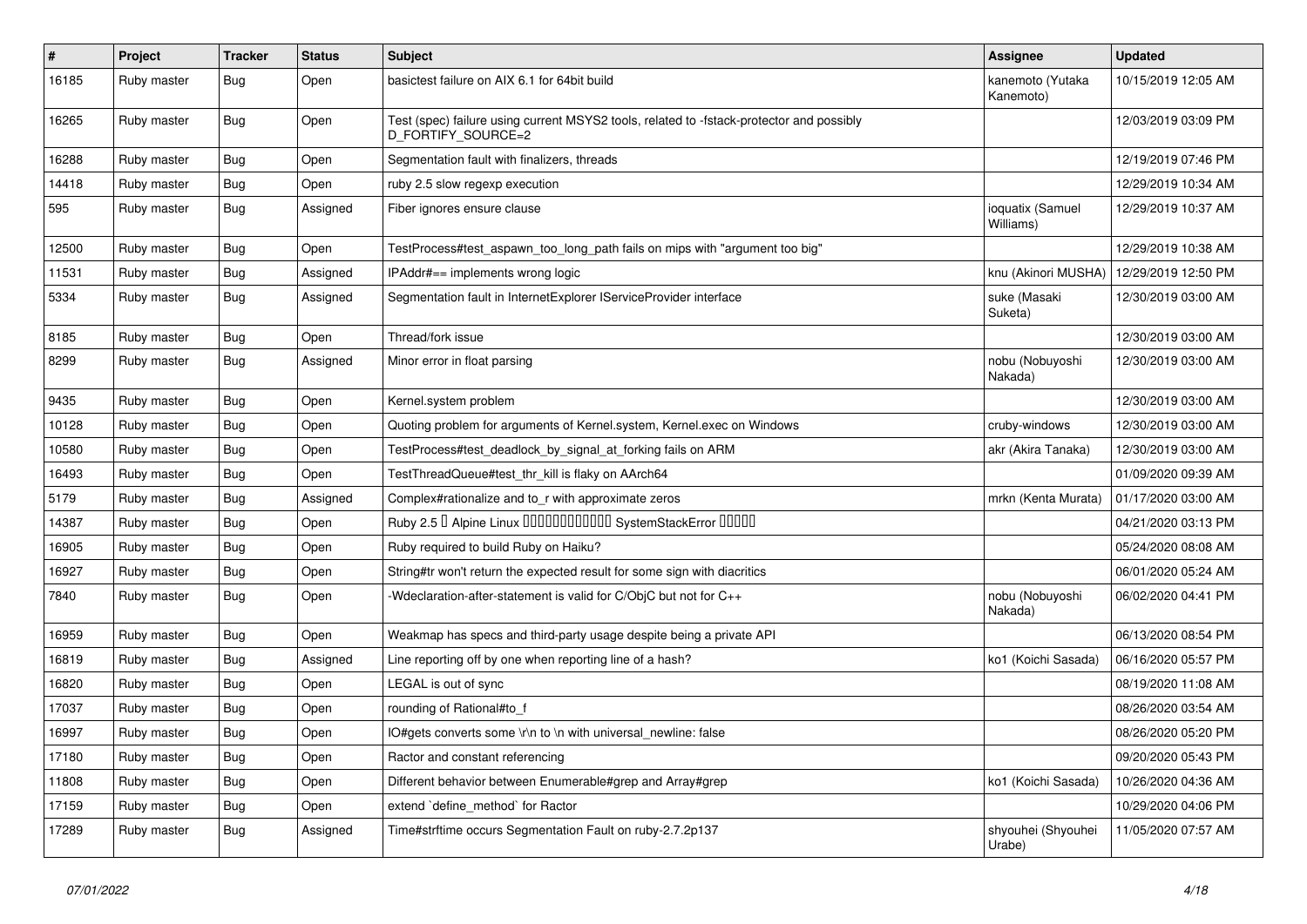| $\vert$ # | Project     | <b>Tracker</b> | <b>Status</b> | Subject                                                                                                                   | <b>Assignee</b>              | <b>Updated</b>      |
|-----------|-------------|----------------|---------------|---------------------------------------------------------------------------------------------------------------------------|------------------------------|---------------------|
| 17359     | Ruby master | Bug            | Open          | Ractor copy mode is not Ractor-safe                                                                                       | ko1 (Koichi Sasada)          | 12/02/2020 05:42 PM |
| 17383     | Ruby master | <b>Bug</b>     | Open          | 3.0 recursion memory speed issues                                                                                         |                              | 12/09/2020 05:41 PM |
| 17400     | Ruby master | <b>Bug</b>     | Open          | Incorrect character downcase for Greek Sigma                                                                              | duerst (Martin Dürst)        | 12/17/2020 06:56 AM |
| 17337     | Ruby master | <b>Bug</b>     | Open          | Don't embed Ruby build-time configuration in Ruby                                                                         |                              | 12/21/2020 04:17 PM |
| 17506     | Ruby master | <b>Bug</b>     | Open          | Ractor isolation broken by ThreadGroup                                                                                    |                              | 01/03/2021 08:05 PM |
| 17373     | Ruby master | <b>Bug</b>     | Open          | Ruby 3.0 is slower at Discourse bench than Ruby 2.7                                                                       |                              | 01/04/2021 06:47 AM |
| 15499     | Ruby master | <b>Bug</b>     | Assigned      | Breaking behavior on ruby 2.6: rb_thread_call_without_gvl doesn't invoke unblock_function when used on<br>the main thread | ko1 (Koichi Sasada)          | 01/05/2021 02:24 AM |
| 17513     | Ruby master | <b>Bug</b>     | Open          | Methods of shareable objects and UnboundMethods should be shareable                                                       | ko1 (Koichi Sasada)          | 01/06/2021 08:53 PM |
| 17420     | Ruby master | <b>Bug</b>     | Open          | Unsafe mutation of \$" when doing non-RubyGems require in Ractor                                                          | ko1 (Koichi Sasada)          | 01/07/2021 01:23 PM |
| 17578     | Ruby master | Bug            | Assigned      | mkmf experimental C++ Support                                                                                             | nobu (Nobuyoshi<br>Nakada)   | 01/27/2021 03:51 AM |
| 17531     | Ruby master | Bug            | Open          | `did_you_mean` not Ractor friendly                                                                                        | ko1 (Koichi Sasada)          | 01/29/2021 08:48 AM |
| 17543     | Ruby master | Bug            | Open          | Ractor isolation broken by 'self' in shareable proc                                                                       | ko1 (Koichi Sasada)          | 01/29/2021 03:06 PM |
| 16694     | Ruby master | <b>Bug</b>     | Assigned      | JIT vs hardened GCC with PCH                                                                                              | k0kubun (Takashi<br>Kokubun) | 02/02/2021 07:38 AM |
| 17646     | Ruby master | <b>Bug</b>     | Open          | Check for `__builtin_mul_overflow` with `long long` arguments                                                             |                              | 02/19/2021 06:19 PM |
| 14480     | Ruby master | <b>Bug</b>     | Open          | miniruby crashing when compiled with -O2 or -O1 on aarch64                                                                |                              | 02/23/2021 10:35 AM |
| 16842     | Ruby master | <b>Bug</b>     | Assigned      | inspect` prints the UTF-8 character U+0085 (NEXT LINE) verbatim even though it is not printable                           | duerst (Martin Dürst)        | 02/26/2021 05:43 AM |
| 17667     | Ruby master | Bug            | Open          | Module#name needs synchronization                                                                                         | ko1 (Koichi Sasada)          | 03/02/2021 07:31 AM |
| 16810     | Ruby master | <b>Bug</b>     | Open          | ruby segfaults on s390x with musl libc                                                                                    |                              | 03/05/2021 01:38 AM |
| 13513     | Ruby master | Bug            | Assigned      | Resolv::DNS::Message.decode hangs after detecting truncation in UDP messages                                              | akr (Akira Tanaka)           | 03/08/2021 11:35 PM |
| 17678     | Ruby master | <b>Bug</b>     | Assigned      | Ractors do not restart after fork                                                                                         | ko1 (Koichi Sasada)          | 03/09/2021 12:42 AM |
| 17677     | Ruby master | <b>Bug</b>     | Assigned      | Ractor crashes fork when blocking                                                                                         | ko1 (Koichi Sasada)          | 03/09/2021 12:42 AM |
| 17676     | Ruby master | <b>Bug</b>     | Assigned      | Accessing ENV from Ractor raises IsolationError                                                                           | ko1 (Koichi Sasada)          | 03/09/2021 02:37 AM |
| 17680     | Ruby master | Bug            | Open          | tab completion no longer works on irb3.0                                                                                  |                              | 03/13/2021 08:06 AM |
| 17142     | Ruby master | <b>Bug</b>     | Open          | Ruby fails to build in AIX                                                                                                |                              | 03/20/2021 07:08 AM |
| 17354     | Ruby master | <b>Bug</b>     | Open          | Module#const_source_location is misleading for constants awaiting autoload                                                |                              | 03/26/2021 05:56 PM |
| 12689     | Ruby master | Bug            | Open          | Thread isolation of $\gamma$ and $\gamma$                                                                                 |                              | 04/01/2021 08:51 PM |
| 11230     | Ruby master | Bug            | Open          | Should rb_struct_s_members() be public API?                                                                               |                              | 04/17/2021 05:06 PM |
| 17817     | Ruby master | Bug            | Open          | --jit outputs ./tmp/_ruby_mjit_*.h: No such file or directory on with TMP                                                 |                              | 04/22/2021 11:57 AM |
| 9010      | Ruby master | Bug            | Assigned      | ./configure --prefix= cannot handle directories with spaces                                                               | nobu (Nobuyoshi<br>Nakada)   | 04/26/2021 10:38 PM |
| 17792     | Ruby master | <b>Bug</b>     | Open          | make notes and make test fail with Ruby3.0.1p64 RaspberryPI 4B Ubuntu 20.10 ARM64                                         |                              | 05/23/2021 08:23 PM |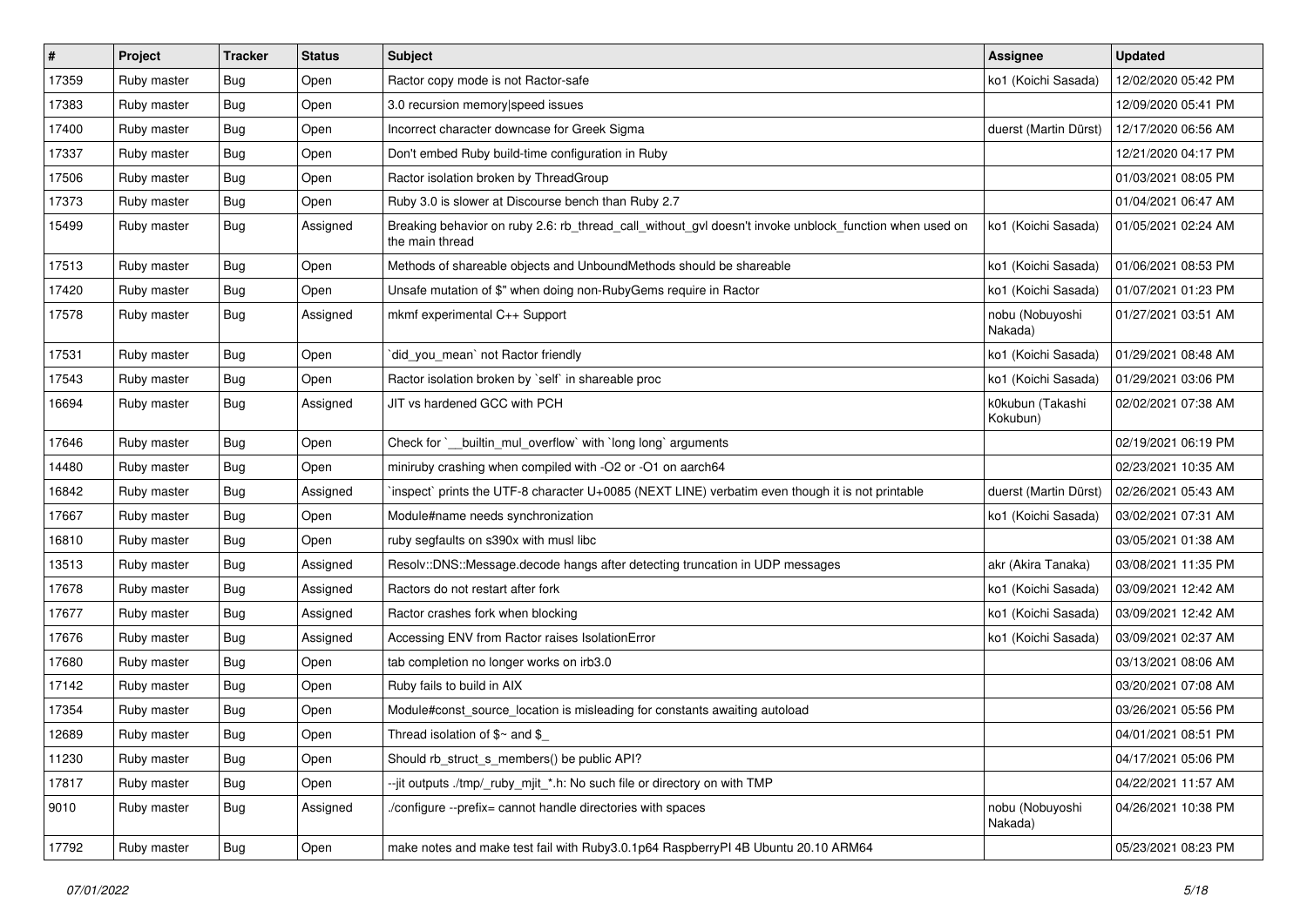| $\vert$ # | Project     | <b>Tracker</b> | <b>Status</b> | <b>Subject</b>                                                                                                          | <b>Assignee</b>               | <b>Updated</b>      |
|-----------|-------------|----------------|---------------|-------------------------------------------------------------------------------------------------------------------------|-------------------------------|---------------------|
| 17926     | Ruby master | Bug            | Open          | spec/ruby/core/file/atime spec.rb: a random failing test on Travis ppc64le                                              |                               | 06/02/2021 04:35 PM |
| 13298     | Ruby master | <b>Bug</b>     | Assigned      | mingw SEGV TestEnumerable#test callcc                                                                                   | nobu (Nobuyoshi<br>Nakada)    | 06/04/2021 03:41 AM |
| 17925     | Ruby master | Bug            | Open          | Pattern matching syntax using semicolon one-line                                                                        |                               | 06/04/2021 03:08 PM |
| 17989     | Ruby master | Bug            | Open          | Case insensitive Regexps do not handle characters with overlapping case foldings                                        |                               | 06/15/2021 11:43 AM |
| 17990     | Ruby master | Bug            | Open          | Inconsistent behavior of Regexp quantifiers over characters with complex case foldings                                  |                               | 06/15/2021 11:59 AM |
| 16951     | Ruby master | Bug            | Assigned      | Consistently referer dependencies                                                                                       | hsbt (Hiroshi<br>SHIBATA)     | 06/17/2021 06:15 AM |
| 17999     | Ruby master | Bug            | Open          | TestMethod#test zsuper intermittent timeout error on raspbian10-aarch64 CI                                              |                               | 06/18/2021 01:33 AM |
| 14582     | Ruby master | Bug            | Open          | Unable to use `method_entry` and `method_return` tracing probes since 2.5                                               |                               | 06/18/2021 06:08 PM |
| 18009     | Ruby master | Bug            | Open          | Regexps \w and \W with /i option and /u option produce inconsistent results under nested negation and<br>intersection   |                               | 06/28/2021 09:09 AM |
| 18010     | Ruby master | Bug            | Open          | Character class with single character gets case-folded with following string                                            |                               | 06/28/2021 09:30 AM |
| 18012     | Ruby master | Bug            | Open          | Case-insensitive character classes can only match multiple code points when top-level character class is<br>not negated |                               | 06/29/2021 08:35 AM |
| 18013     | Ruby master | Bug            | Open          | Unexpected results when mxiing negated character classes and case-folding                                               |                               | 06/29/2021 12:05 PM |
| 17931     | Ruby master | <b>Bug</b>     | Open          | Compile fails setup option nodynamic                                                                                    |                               | 07/07/2021 08:51 AM |
| 15993     | Ruby master | Bug            | Open          | 'require' doesn't work if there are Cyrillic chars in the path to Ruby dir                                              |                               | 07/09/2021 04:08 PM |
| 17664     | Ruby master | Bug            | Assigned      | Behavior of sockets changed in Ruby 3.0 to non-blocking                                                                 | ioquatix (Samuel<br>Williams) | 07/12/2021 10:28 AM |
| 18002     | Ruby master | <b>Bug</b>     | Open          | s390x: Tests failing without LC ALL env                                                                                 | jaruga (Jun Aruga)            | 07/12/2021 04:30 PM |
| 18058     | Ruby master | Bug            | Open          | 3.1.0-dev with MJIT enabled Zlib::BufError during `gem install`                                                         | k0kubun (Takashi<br>Kokubun)  | 08/02/2021 08:31 PM |
| 16836     | Ruby master | Bug            | Assigned      | configure-time LDFLAGS leak into ruby pkg-config file                                                                   | nobu (Nobuyoshi<br>Nakada)    | 08/14/2021 09:10 AM |
| 13864     | Ruby master | Bug            | Assigned      | Rinda multicast test failures due to missing default route                                                              | seki (Masatoshi Seki)         | 08/17/2021 07:16 AM |
| 18080     | Ruby master | Bug            | Open          | Syntax error on one-line pattern matching                                                                               |                               | 08/18/2021 12:38 AM |
| 18036     | Ruby master | Bug            | Open          | Pthread fibers become invalid on fork - different from normal fibers.                                                   | ioquatix (Samuel<br>Williams) | 08/19/2021 07:05 AM |
| 15428     | Ruby master | Bug            | Open          | Refactor Proc#>> and #<<                                                                                                |                               | 08/20/2021 06:31 PM |
| 18129     | Ruby master | Bug            | Open          | Ractor-incompatible global variables can be accessed through alias                                                      |                               | 08/23/2021 10:08 PM |
| 17722     | Ruby master | Bug            | Open          | define method with shareable results in "defined in a different Ractor"                                                 |                               | 08/24/2021 12:03 PM |
| 16492     | Ruby master | <b>Bug</b>     | Open          | TestBugReporter#test_bug_reporter_add test failures                                                                     | jaruga (Jun Aruga)            | 08/24/2021 01:12 PM |
| 18131     | Ruby master | Bug            | Open          | addr2line.c: Some inlined functions mistakenly shown                                                                    |                               | 08/24/2021 07:59 PM |
| 18144     | Ruby master | Bug            | Open          | Timeout not working while regular expression match is running                                                           |                               | 09/02/2021 07:08 AM |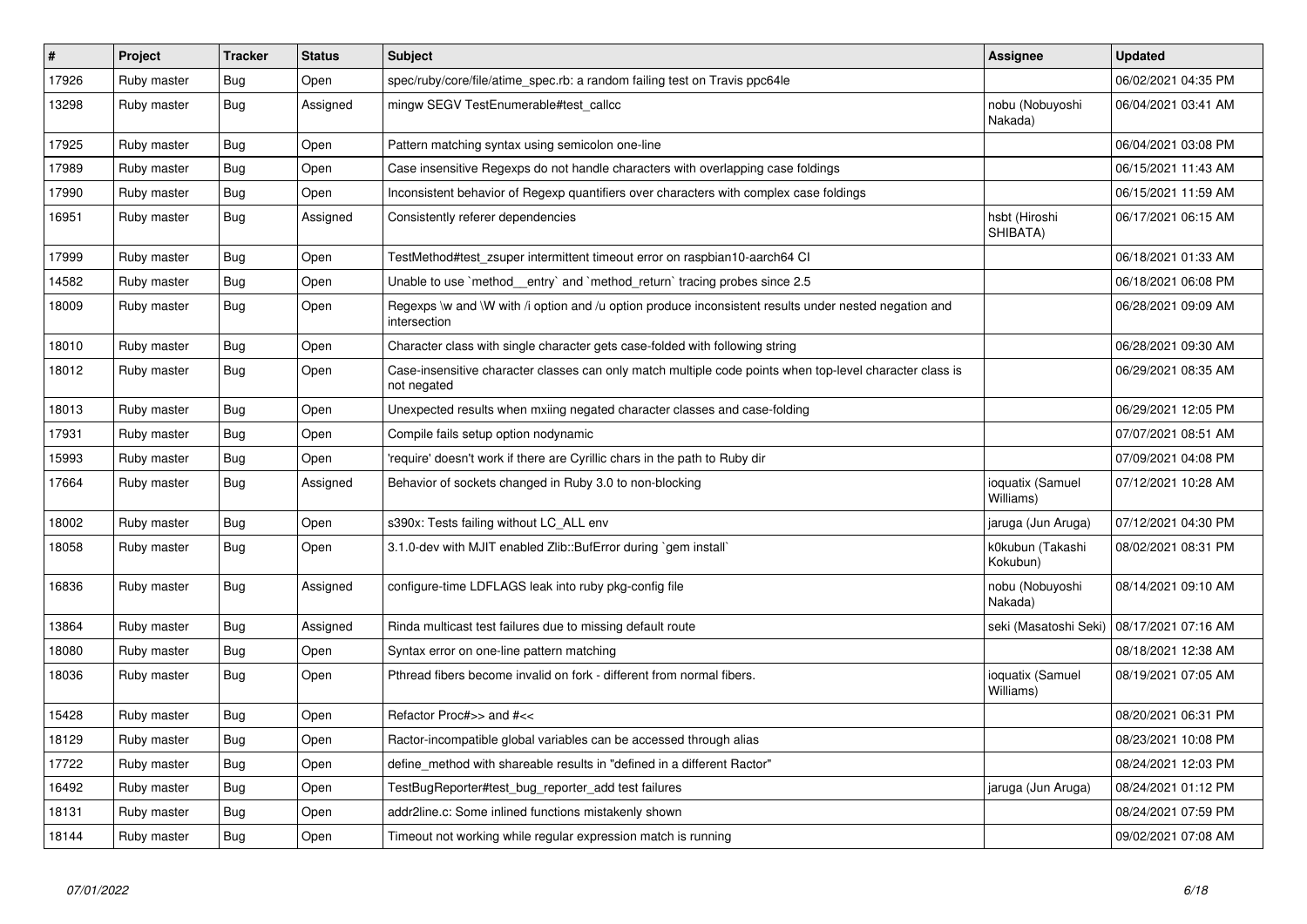| #     | Project     | Tracker    | <b>Status</b> | Subject                                                                                                                                                             | <b>Assignee</b>              | <b>Updated</b>      |
|-------|-------------|------------|---------------|---------------------------------------------------------------------------------------------------------------------------------------------------------------------|------------------------------|---------------------|
| 18142 | Ruby master | Bug        | Assigned      | Segmentation fault with Ruby 3.0.2                                                                                                                                  | k0kubun (Takashi<br>Kokubun) | 09/02/2021 07:43 AM |
| 18152 | Ruby master | <b>Bug</b> | Open          | Fix theoretical bug with signals $+$ qsort                                                                                                                          |                              | 09/08/2021 03:38 PM |
| 17878 | Ruby master | <b>Bug</b> | Open          | bootstraptest/test_ractor.rb:224 a random failing test with "The outgoing-port is already closed<br>(Ractor::ClosedError)"                                          |                              | 09/13/2021 01:10 PM |
| 17617 | Ruby master | <b>Bug</b> | Open          | When a Ractor's incoming port is closed, Ractor.receive_if does not raise Ractor::ClosedError, but instead<br>blocks indefinitely                                   | ko1 (Koichi Sasada)          | 09/14/2021 01:40 AM |
| 17624 | Ruby master | <b>Bug</b> | Open          | Ractor, receive is not thread-safe                                                                                                                                  | ko1 (Koichi Sasada)          | 09/14/2021 01:40 AM |
| 18119 | Ruby master | <b>Bug</b> | Open          | Ractor crashes when instantiating classes                                                                                                                           | ko1 (Koichi Sasada)          | 09/14/2021 01:42 AM |
| 18186 | Ruby master | <b>Bug</b> | Open          | SEGV with system command - MinGW?                                                                                                                                   |                              | 09/22/2021 03:20 PM |
| 10416 | Ruby master | <b>Bug</b> | Open          | Create mechanism for updating of Unicode data files downstreams when we want                                                                                        | nobu (Nobuyoshi<br>Nakada)   | 10/08/2021 06:40 AM |
| 17774 | Ruby master | <b>Bug</b> | Open          | Quantified empty group causes regex to fail                                                                                                                         |                              | 10/13/2021 04:43 PM |
| 17146 | Ruby master | <b>Bug</b> | Open          | Queue operations are allowed after it is frozen                                                                                                                     |                              | 10/20/2021 08:32 PM |
| 18258 | Ruby master | <b>Bug</b> | Open          | Ractor.shareable? can be slow and mutates internal object flags.                                                                                                    | ko1 (Koichi Sasada)          | 10/21/2021 08:58 AM |
| 18255 | Ruby master | <b>Bug</b> | Open          | ioctl zeroes the last buffer byte                                                                                                                                   |                              | 10/25/2021 08:13 AM |
| 12436 | Ruby master | <b>Bug</b> | Assigned      | newline argument of File.open seems not respected on Windows                                                                                                        | nobu (Nobuyoshi<br>Nakada)   | 10/25/2021 09:07 AM |
| 16497 | Ruby master | Bug        | Assigned      | StringIO#internal_encoding is broken (more severely in 2.7)                                                                                                         | nobu (Nobuyoshi<br>Nakada)   | 10/26/2021 04:31 PM |
| 18269 | Ruby master | Bug        | Open          | trace_opt_not and trace_opt_regexpmatch2 insns are indistinguishable                                                                                                |                              | 11/12/2021 07:44 AM |
| 18338 | Ruby master | <b>Bug</b> | Open          | Encoding.default_external = Encoding::UTF_16BE may add a wrongly-encoded string to<br>\$LOADED_FEATURES                                                             |                              | 11/15/2021 07:32 AM |
| 18359 | Ruby master | Bug        | Open          | [Windows MinGW] warning Please include winsock2.h before windows.h                                                                                                  |                              | 11/23/2021 05:07 PM |
| 17478 | Ruby master | <b>Bug</b> | Assigned      | Ruby3.0 is slower than Ruby2.7.2 when parsing a large CSV file                                                                                                      | kou (Kouhei Sutou)           | 11/24/2021 05:12 AM |
| 16776 | Ruby master | Bug        | Assigned      | Regression in coverage library                                                                                                                                      | ko1 (Koichi Sasada)          | 11/24/2021 07:26 AM |
| 18337 | Ruby master | <b>Bug</b> | Assigned      | Ruby allows zero-width characters in identifiers                                                                                                                    | duerst (Martin Dürst)        | 11/24/2021 09:13 AM |
| 13671 | Ruby master | <b>Bug</b> | Assigned      | Regexp with lookbehind and case-insensitivity raises RegexpError only on strings with certain characters                                                            | duerst (Martin Dürst)        | 11/30/2021 04:42 AM |
| 17516 | Ruby master | <b>Bug</b> | Assigned      | forking in a ractor causes Ruby to crash                                                                                                                            | ko1 (Koichi Sasada)          | 11/30/2021 05:26 AM |
| 18034 | Ruby master | Bug        | Assigned      | Segmentation fault fiddle with `--enable-bundled-libffi` and macOS                                                                                                  | kou (Kouhei Sutou)           | 11/30/2021 07:39 AM |
| 18355 | Ruby master | Bug        | Assigned      | require("pathname") within rack application chnages behaviors of Pathname methods, such as absolute?(),<br>when there are two versions of 'pathname' gem installed. | hsbt (Hiroshi<br>SHIBATA)    | 11/30/2021 08:01 AM |
| 18379 | Ruby master | <b>Bug</b> | Open          | [CI] Windows mingw/ucrt - test-all timeout failures                                                                                                                 |                              | 12/02/2021 02:23 AM |
| 14090 | Ruby master | <b>Bug</b> | Assigned      | TestGc#test_interrupt_in_finalizer` fails very rarely                                                                                                               | ko1 (Koichi Sasada)          | 12/02/2021 07:24 PM |
| 17998 | Ruby master | Bug        | Assigned      | ractor: process hanging (with ractors initialized, but not being used)                                                                                              | ko1 (Koichi Sasada)          | 12/02/2021 08:17 PM |
| 18073 | Ruby master | Bug        | Open          | test/ruby/test_jit.rb: "error: invalid use of ' builtin_va_arg_pack ()" on Ruby 2.7.4 on gcc 4.8.5                                                                  |                              | 12/03/2021 03:04 PM |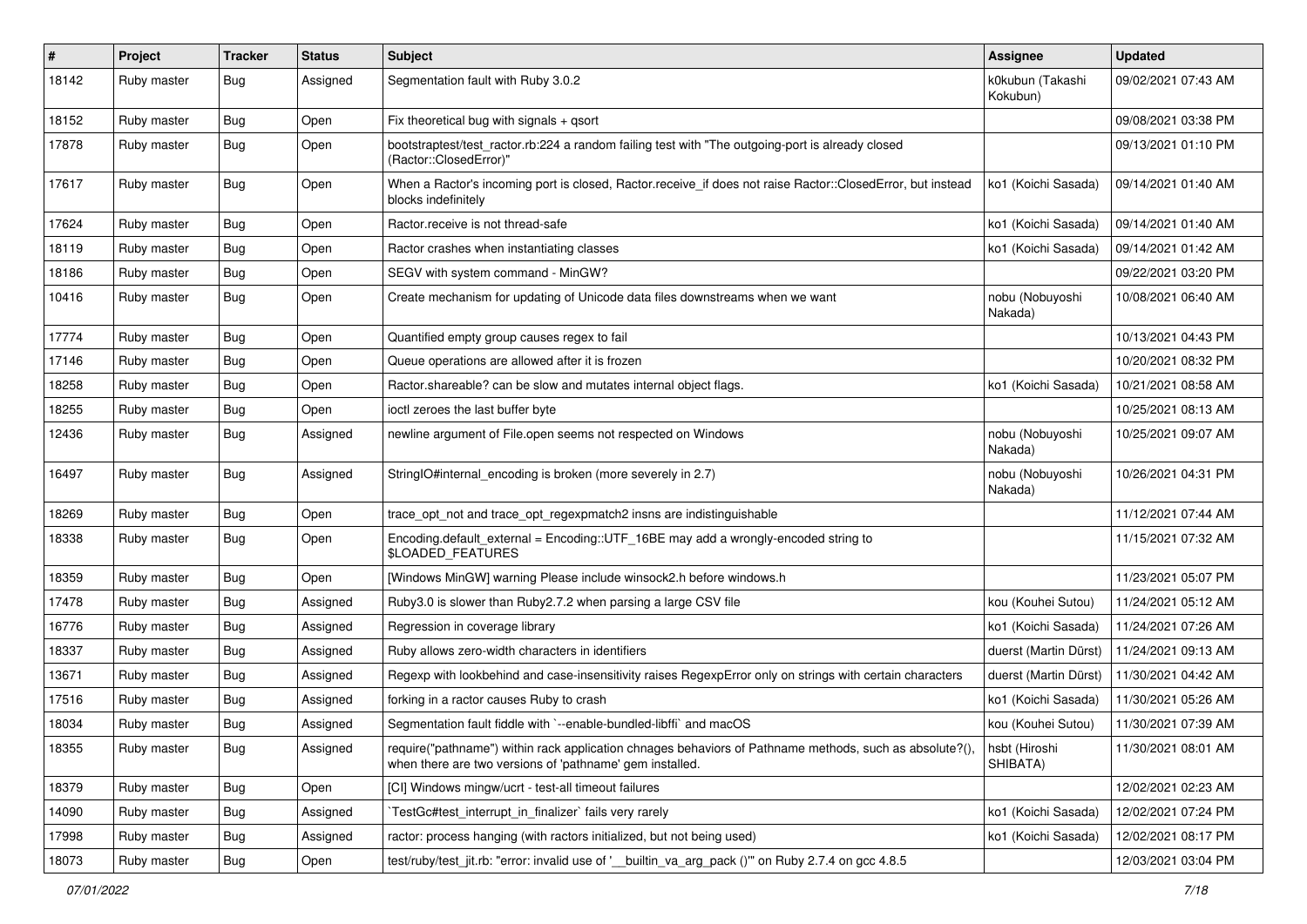| $\pmb{\#}$ | Project     | <b>Tracker</b> | <b>Status</b> | Subject                                                                                                     | Assignee                     | <b>Updated</b>      |
|------------|-------------|----------------|---------------|-------------------------------------------------------------------------------------------------------------|------------------------------|---------------------|
| 18393      | Ruby master | Bug            | Open          | TestReadline#test_interrupt_in_other_thread fails on armv7hl                                                |                              | 12/07/2021 02:03 PM |
| 16920      | Ruby master | <b>Bug</b>     | Open          | TestThread#test_signal_at_join fails on aarch64                                                             |                              | 12/07/2021 02:17 PM |
| 17799      | Ruby master | <b>Bug</b>     | Open          | Seg fault in rb_class_clear_method_cache                                                                    |                              | 12/09/2021 05:39 AM |
| 18024      | Ruby master | <b>Bug</b>     | Assigned      | Ractor crashes when connections are closed in multiple Ractors                                              | ko1 (Koichi Sasada)          | 12/14/2021 04:41 PM |
| 18381      | Ruby master | Bug            | Assigned      | Default vs Bundled gems                                                                                     | hsbt (Hiroshi<br>SHIBATA)    | 12/15/2021 11:09 AM |
| 17826      | Ruby master | <b>Bug</b>     | Assigned      | Ractor#take hangs if used in multiple Threads                                                               | ko1 (Koichi Sasada)          | 12/15/2021 01:30 PM |
| 18412      | Ruby master | Bug            | Open          | Segfault in test_ractor.rb                                                                                  |                              | 12/17/2021 04:23 AM |
| 18413      | Ruby master | <b>Bug</b>     | Open          | Segfault in `ripper/lexer.rb`                                                                               |                              | 12/17/2021 04:49 PM |
| 18380      | Ruby master | <b>Bug</b>     | Open          | TestAddressResolve#test_socket_getnameinfo_domain_blocking test failures                                    |                              | 12/21/2021 04:22 PM |
| 18456      | Ruby master | Bug            | Open          | rdoc non-determinism: module includes can be added once or twice to generated .ri                           |                              | 01/01/2022 11:16 PM |
| 18132      | Ruby master | <b>Bug</b>     | Open          | TODO: fix ccan/list thread safety                                                                           |                              | 01/02/2022 08:22 AM |
| 18457      | Ruby master | Bug            | Open          | ruby 2.7.5 fiddle/types.rb use uint32_t but fiddle/cparser.rb lacks uint32_t                                |                              | 01/03/2022 01:00 PM |
| 18454      | Ruby master | Bug            | Open          | YJIT slowing down key Discourse benchmarks                                                                  |                              | 01/04/2022 08:45 AM |
| 18277      | Ruby master | Bug            | Open          | buffer error (Zlib::BufError) in Zlib::Deflate#deflate when using MJIT                                      | k0kubun (Takashi<br>Kokubun) | 01/05/2022 03:04 PM |
| 18473      | Ruby master | Bug            | Open          | Raw data in Socket:: Option#inspect on Amazon Linux 2                                                       |                              | 01/11/2022 02:13 PM |
| 18472      | Ruby master | <b>Bug</b>     | Open          | rb_w32_map_errno is not found on Ruby-3.1.0                                                                 |                              | 01/13/2022 09:59 AM |
| 18492      | Ruby master | <b>Bug</b>     | Open          | 'rb_rescue2' inside 'rb_protect' segfaults on Windows                                                       |                              | 01/14/2022 03:17 PM |
| 18429      | Ruby master | Bug            | Open          | Configure ruby-3.0.3 on Solaris 10 Unknown keyword 'URL' in './ruby.tmp.pc'                                 |                              | 01/18/2022 09:15 PM |
| 18506      | Ruby master | Bug            | Open          | make and make install rebuild items every time unnecessarily - sometimes causing races in parallel installs |                              | 01/21/2022 01:46 PM |
| 18510      | Ruby master | <b>Bug</b>     | Open          | Unexpected waiting for console when starting ruby on windows                                                |                              | 01/23/2022 02:53 PM |
| 18507      | Ruby master | <b>Bug</b>     | Open          | Incorrect target_os detection in configure script                                                           |                              | 01/25/2022 08:57 AM |
| 18518      | Ruby master | <b>Bug</b>     | Open          | NoMemoryError + [FATAL] failed to allocate memory for twice 1 << large                                      |                              | 01/28/2022 01:40 PM |
| 11064      | Ruby master | Bug            | Open          | #singleton_methods for objects with special singleton_class returns an empty array                          |                              | 01/31/2022 05:02 AM |
| 17263      | Ruby master | <b>Bug</b>     | Open          | Fiber context switch degrades with number of fibers, limit on number of fibers                              |                              | 01/31/2022 02:47 PM |
| 18572      | Ruby master | Bug            | Assigned      | Performance regression when invoking refined methods                                                        | ko1 (Koichi Sasada)          | 02/10/2022 12:48 AM |
| 18257      | Ruby master | <b>Bug</b>     | Open          | rb_mRubyVMFrozenCore is broken by GC run                                                                    |                              | 02/10/2022 12:36 PM |
| 18601      | Ruby master | Bug            | Open          | Invalid byte sequences in Big5 encodings                                                                    | duerst (Martin Dürst)        | 02/23/2022 07:59 AM |
| 18169      | Ruby master | Bug            | Assigned      | Local copies of gemified libraries are being released out of sync with their gems                           | hsbt (Hiroshi<br>SHIBATA)    | 02/25/2022 05:40 PM |
| 18476      | Ruby master | Bug            | Open          | Call to require stuck forever after receiving EAGAIN on writev when running with zeus                       |                              | 02/28/2022 02:55 PM |
| 18616      | Ruby master | Bug            | Open          | Error with clang(1) on MacOS due to declspec()                                                              |                              | 03/09/2022 10:50 AM |
| 18580      | Ruby master | Bug            | Open          | Range#include? inconsistency for beginless String ranges                                                    |                              | 03/09/2022 10:22 PM |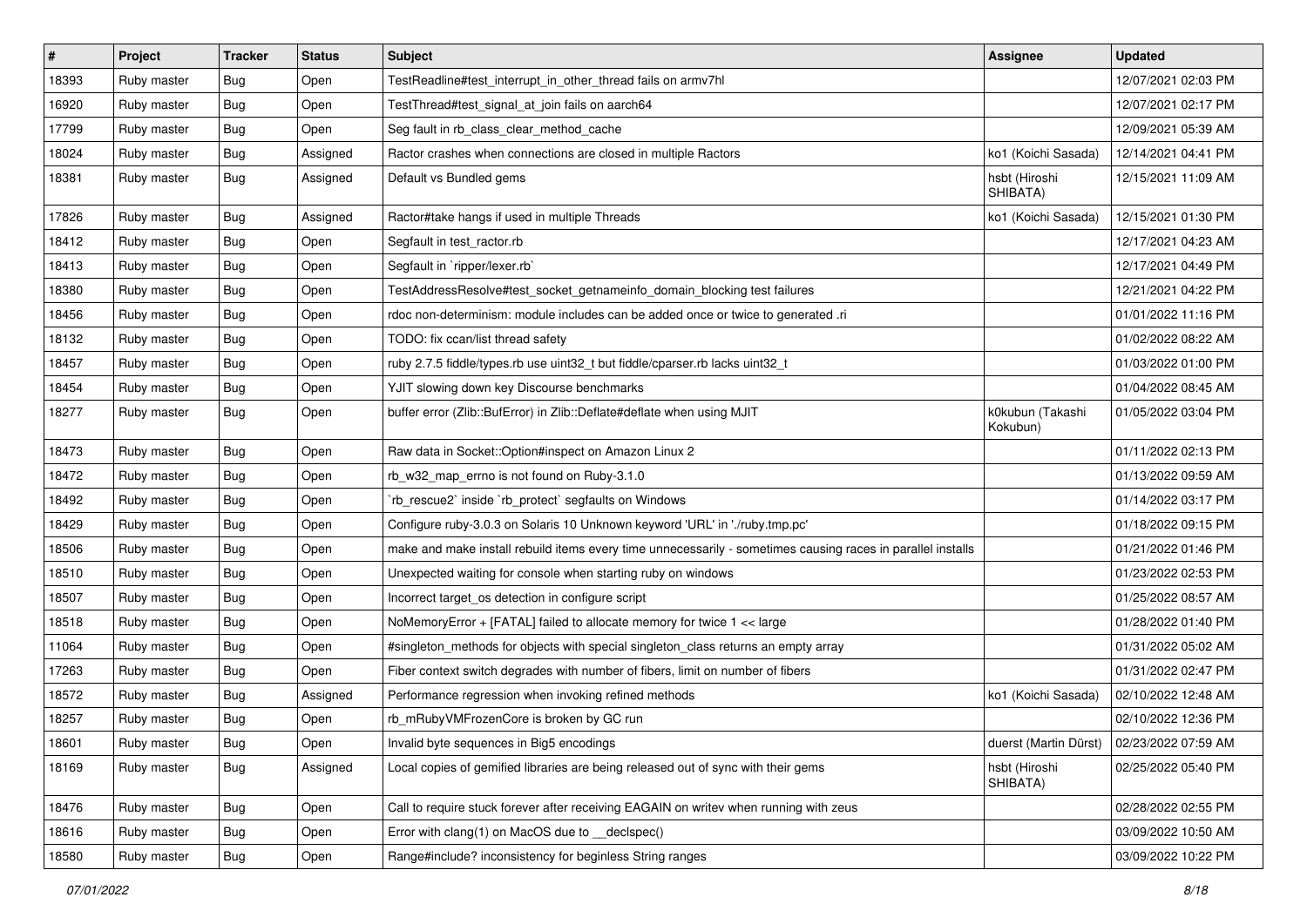| $\vert$ # | Project     | <b>Tracker</b> | <b>Status</b> | <b>Subject</b>                                                                                                      | Assignee                    | <b>Updated</b>      |
|-----------|-------------|----------------|---------------|---------------------------------------------------------------------------------------------------------------------|-----------------------------|---------------------|
| 18623     | Ruby master | <b>Bug</b>     | Open          | make runnable' does not work                                                                                        | nobu (Nobuyoshi<br>Nakada)  | 03/16/2022 01:28 AM |
| 18614     | Ruby master | Bug            | Open          | Error (busy loop) in<br>TestGemCommandsSetupCommand#test_destdir_flag_does_not_try_to_write_to_the_default_gem_home | hsbt (Hiroshi<br>SHIBATA)   | 03/17/2022 01:03 AM |
| 17196     | Ruby master | Bug            | Assigned      | Segmentation Fault with Socket#close in Ractors                                                                     | ko1 (Koichi Sasada)         | 03/20/2022 01:52 PM |
| 18651     | Ruby master | <b>Bug</b>     | Open          | oob access in CP51932 -> CP50220 transcoder                                                                         | akr (Akira Tanaka)          | 03/23/2022 01:17 PM |
| 18553     | Ruby master | Bug            | Open          | Memory leak on compiling method call with kwargs                                                                    | ko1 (Koichi Sasada)         | 03/23/2022 09:34 PM |
| 18661     | Ruby master | Bug            | Open          | Net::HTTP behavior changed between 2.6 and 3.1 on windows.                                                          |                             | 03/25/2022 01:57 PM |
| 18666     | Ruby master | <b>Bug</b>     | Open          | No rule to make target 'yaml/yaml.h', needed by 'api.o'                                                             | hsbt (Hiroshi<br>SHIBATA)   | 03/29/2022 11:17 AM |
| 18396     | Ruby master | Bug            | Open          | An unexpected "hash value omission" syntax error when without parentheses call expr follows                         |                             | 03/29/2022 09:58 PM |
| 18247     | Ruby master | <b>Bug</b>     | Open          | weird results for `Array#slice` or `Array#[]` with argument of type `Enumerator::ArithmeticSequence`                |                             | 03/30/2022 11:05 PM |
| 18605     | Ruby master | <b>Bug</b>     | Open          | Fails to run on (newer) 32bit Windows with ucrt                                                                     |                             | 04/01/2022 07:52 AM |
| 18674     | Ruby master | Bug            | Open          | Build failure `make up` with WSL2                                                                                   |                             | 04/01/2022 08:51 AM |
| 18455     | Ruby master | Bug            | Open          | IO#close` has poor performance and difficult to understand semantics.                                               |                             | 04/04/2022 02:02 AM |
| 18686     | Ruby master | Bug            | Open          | Regexp supporting unexpected age properties in Ruby < 3.2                                                           |                             | 04/08/2022 06:52 PM |
| 18733     | Ruby master | Bug            | Open          | Ruby GC problems cause performance issue with Ractor                                                                |                             | 04/15/2022 09:13 AM |
| 18727     | Ruby master | Bug            | Assigned      | Make failed on x86_64-cygwin (LoadError)                                                                            | peterzhu2118 (Peter<br>Zhu) | 04/16/2022 05:15 AM |
| 18738     | Ruby master | Bug            | Open          | IRB can't recognize heredoc after words                                                                             |                             | 04/18/2022 12:00 AM |
| 18743     | Ruby master | Bug            | Open          | Enumerator#next / peek re-use each others stacktraces                                                               |                             | 04/19/2022 02:42 PM |
| 18677     | Ruby master | <b>Bug</b>     | Assigned      | BigDecimal#power (**) returns FloatDomainError when passing an infinite parameter                                   | mrkn (Kenta Murata)         | 04/20/2022 02:04 AM |
| 18567     | Ruby master | <b>Bug</b>     | Open          | Depending on default gems in stdlib gems when not needed considered harmful                                         | hsbt (Hiroshi<br>SHIBATA)   | 04/21/2022 04:45 PM |
| 18622     | Ruby master | Bug            | Open          | const_get still looks in Object, while lexical constant lookup no longer does                                       |                             | 04/22/2022 11:26 AM |
| 18737     | Ruby master | <b>Bug</b>     | Open          | Windows 'require' is case independent                                                                               |                             | 04/22/2022 06:18 PM |
| 18731     | Ruby master | <b>Bug</b>     | Open          | Parallel test-all sometimes does not run at all some tests                                                          |                             | 04/23/2022 12:58 PM |
| 18133     | Ruby master | <b>Bug</b>     | Assigned      | LTO: TestGCCompact#test_ast_compacts segfaults on i686                                                              |                             | 04/23/2022 04:19 PM |
| 18740     | Ruby master | Bug            | Open          | Use of rightward assignment changes line number needed for line-targeted TracePoint                                 |                             | 04/27/2022 09:56 AM |
| 18759     | Ruby master | Bug            | Open          | snapshot-ruby_2_7: test failure on macos-12                                                                         |                             | 04/28/2022 12:18 AM |
| 18758     | Ruby master | Bug            | Open          | Ruby fails to build on M1 Mac when x86 Homebrew is installed                                                        |                             | 04/28/2022 03:19 PM |
| 18760     | Ruby master | <b>Bug</b>     | Open          | Ractors vs "skynet" microbenchmark                                                                                  |                             | 05/02/2022 11:36 PM |
| 18764     | Ruby master | <b>Bug</b>     | Open          | Build Error when Using msys2-mingw64 and Ruby 3.2                                                                   |                             | 05/10/2022 06:48 AM |
| 18763     | Ruby master | <b>Bug</b>     | Open          | The configure option "--with-openssl-dir" has lower precedence than pkg-config                                      |                             | 05/11/2022 11:39 AM |
| 18784     | Ruby master | <b>Bug</b>     | Open          | FileUtils.rm_f`and `FileUtils.rm_rf` should not mask exceptions                                                     |                             | 05/16/2022 09:04 AM |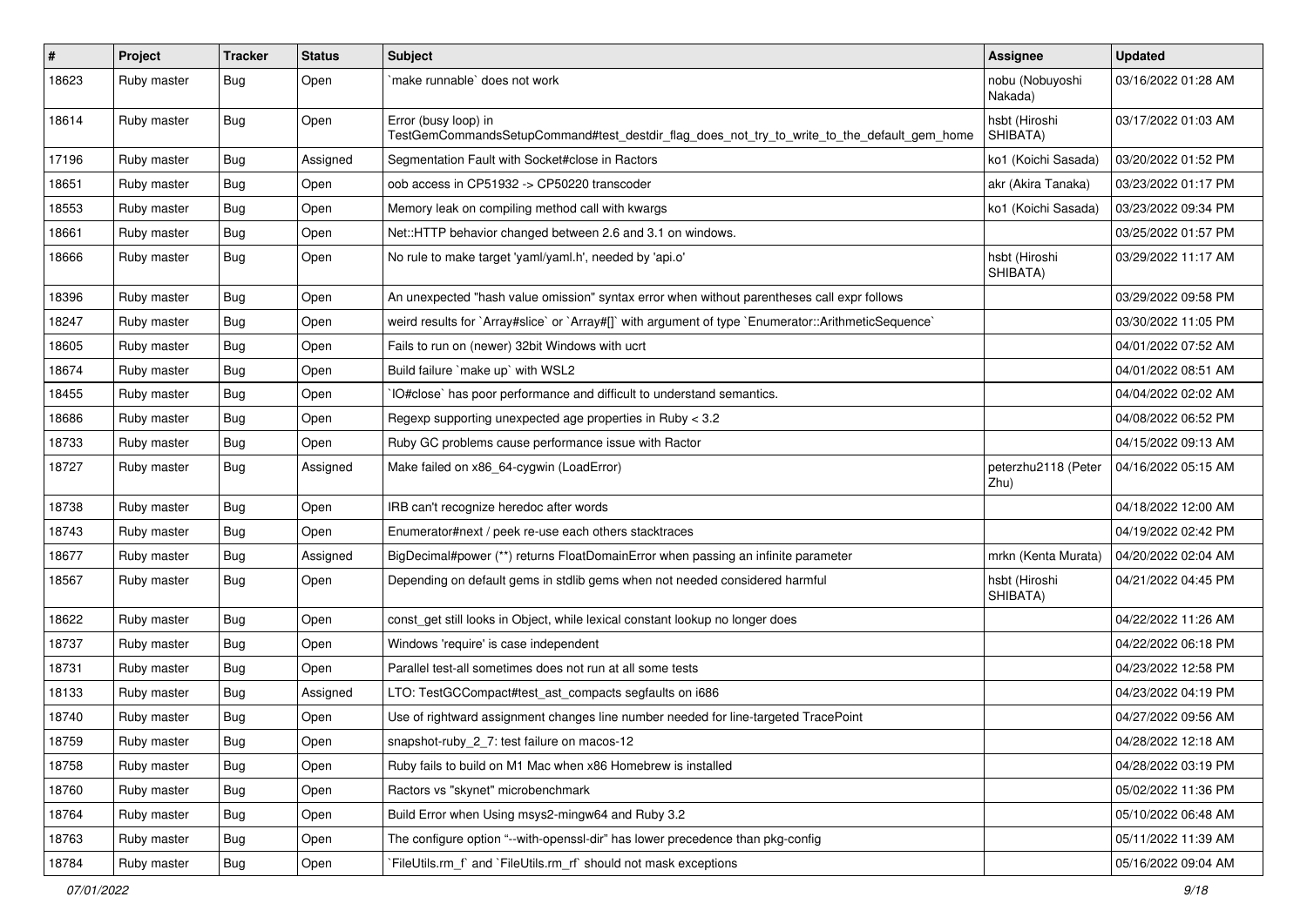| $\vert$ # | Project     | <b>Tracker</b> | <b>Status</b> | Subject                                                                                                           | <b>Assignee</b>               | <b>Updated</b>      |
|-----------|-------------|----------------|---------------|-------------------------------------------------------------------------------------------------------------------|-------------------------------|---------------------|
| 18789     | Ruby master | Bug            | Open          | make test-bundled-gems failed after make install                                                                  |                               | 05/18/2022 01:01 AM |
| 18751     | Ruby master | <b>Bug</b>     | Open          | Regression on master for Method#== when comparing public with private method                                      |                               | 05/18/2022 01:27 AM |
| 18782     | Ruby master | Bug            | Open          | Race conditions in autoload when loading the same feature with multiple threads.                                  |                               | 05/18/2022 09:22 PM |
| 18783     | Ruby master | <b>Bug</b>     | Open          | OptionParser should recognize "-" as an optional argument                                                         |                               | 05/19/2022 12:15 AM |
| 9409      | Ruby master | <b>Bug</b>     | Open          | Cygwin I "filesystem" I encoding IIIIIIIIIIIII                                                                    | cruby-cygwin                  | 05/19/2022 08:20 AM |
| 11840     | Ruby master | Bug            | Open          | Error with "make check" on Cygwin                                                                                 | cruby-cygwin                  | 05/19/2022 08:20 AM |
| 12442     | Ruby master | <b>Bug</b>     | Assigned      | TestArgf#test_textmode fails on cygwin                                                                            | cruby-cygwin                  | 05/19/2022 08:20 AM |
| 12444     | Ruby master | Bug            | Assigned      | Segmentation fault when running TestException#test_machine_stackoverflow on cygwin                                | cruby-cygwin                  | 05/19/2022 08:20 AM |
| 12445     | Ruby master | <b>Bug</b>     | Assigned      | Testing TestIO#test_open_fifo_does_not_block_other_threads results in deadlock on cygwin                          | cruby-cygwin                  | 05/19/2022 08:20 AM |
| 12506     | Ruby master | <b>Bug</b>     | Assigned      | On cygwin, Feature #5994 does not work                                                                            | cruby-cygwin                  | 05/19/2022 08:20 AM |
| 13999     | Ruby master | Bug            | Assigned      | Cygwin DDD ripper_state_lex.rb DDDDDDD                                                                            | cruby-cygwin                  | 05/19/2022 08:20 AM |
| 15097     | Ruby master | <b>Bug</b>     | Open          | Gem install fails on Ruby 2.5.1 with Cygwin (get_dns_server_list undefined)                                       | cruby-cygwin                  | 05/19/2022 08:20 AM |
| 15334     | Ruby master | <b>Bug</b>     | Open          | child_info_fork::abort: address space needed by 'emoji_iso2022_kddi.so' on cygwin                                 | cruby-cygwin                  | 05/19/2022 08:20 AM |
| 17882     | Ruby master | <b>Bug</b>     | Assigned      | bootstraptest/test_ractor.rb:224 segfaults on Cygwin                                                              | cruby-cygwin                  | 05/19/2022 08:20 AM |
| 17996     | Ruby master | <b>Bug</b>     | Open          | Cygwin: thread + pipe behavior since Ruby 2.6                                                                     | cruby-cygwin                  | 05/19/2022 08:20 AM |
| 16829     | Ruby master | Bug            | Open          | Exceptions raised from within an enumerated method lose part of their stacktrace                                  |                               | 05/20/2022 07:25 PM |
| 18797     | Ruby master | <b>Bug</b>     | Open          | Third argument to Regexp.new is a bit broken                                                                      |                               | 05/23/2022 10:11 AM |
| 18799     | Ruby master | Bug            | Open          | Refinement#import_methods vs attr_reader                                                                          |                               | 05/25/2022 06:50 AM |
| 18804     | Ruby master | Bug            | Open          | Invalid line number for putnil instruction                                                                        |                               | 05/25/2022 09:22 AM |
| 18805     | Ruby master | <b>Bug</b>     | Open          | IO::Buffer is inconsistent when returning a string from an empty buffer                                           |                               | 05/25/2022 12:45 PM |
| 18678     | Ruby master | <b>Bug</b>     | Open          | Crash on Mac - vm_call0_cfunc_with_frame                                                                          |                               | 05/26/2022 05:40 PM |
| 18286     | Ruby master | <b>Bug</b>     | Open          | Universal arm64/x86_84 binary built on an x86_64 machine segfaults/is killed on arm64                             |                               | 05/26/2022 09:45 PM |
| 18444     | Ruby master | Bug            | Open          | Trapped TSTP causes a locking deadlock in 3.0.3 onward                                                            |                               | 05/26/2022 10:29 PM |
| 18608     | Ruby master | <b>Bug</b>     | Open          | require': cannot load such file -- ripper (LoadError) after `make distclean`                                      |                               | 05/27/2022 04:10 AM |
| 18810     | Ruby master | <b>Bug</b>     | Open          | Make `Kernel#p` interruptable.                                                                                    | ioquatix (Samuel<br>Williams) | 05/30/2022 12:44 AM |
| 18658     | Ruby master | Bug            | Open          | Need openssl 3 support for Ubuntu 22.04 (Ruby 2.7.x and 3.0.x)                                                    | rhenium (Kazuki<br>Yamaguchi) | 05/30/2022 08:06 PM |
| 18790     | Ruby master | <b>Bug</b>     | Assigned      | cannot load such file -- digest (LoadError)                                                                       | hsbt (Hiroshi<br>SHIBATA)     | 06/06/2022 12:41 AM |
| 18770     | Ruby master | <b>Bug</b>     | Open          | Inconsistent behavior of IO/StringIO's each methods when called with nil as a separator, limit and chomp:<br>true |                               | 06/06/2022 05:38 PM |
| 18818     | Ruby master | <b>Bug</b>     | Open          | SEGV (Fiber scheduler?)                                                                                           | ioquatix (Samuel<br>Williams) | 06/06/2022 06:31 PM |
| 18795     | Ruby master | Bug            | Open          | Verbose GC debug output with -DRGENGC DEBUG=5 causes a crash                                                      |                               | 06/08/2022 08:24 AM |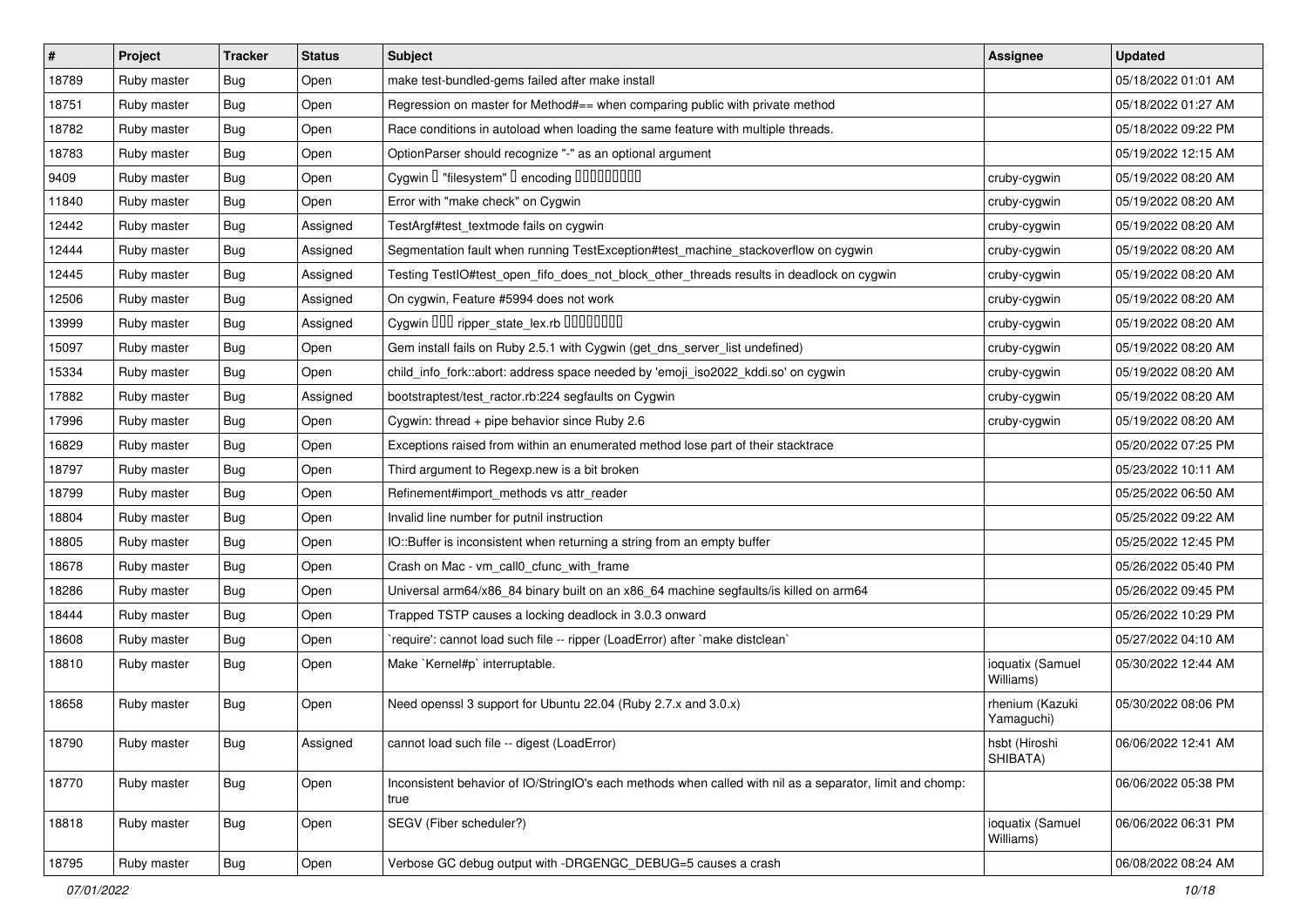| $\pmb{\#}$ | Project     | <b>Tracker</b> | <b>Status</b> | <b>Subject</b>                                                                                                     | <b>Assignee</b>                        | <b>Updated</b>      |
|------------|-------------|----------------|---------------|--------------------------------------------------------------------------------------------------------------------|----------------------------------------|---------------------|
| 18796      | Ruby master | Bug            | Open          | GC compaction gets stuck on Mac OS when a debugger is attached                                                     |                                        | 06/08/2022 08:25 AM |
| 18464      | Ruby master | <b>Bug</b>     | Assigned      | RUBY_INTERNAL_EVENT_NEWOBJ tracepoint causes an interpreter crash when combined with Ractors                       | ko1 (Koichi Sasada)                    | 06/08/2022 08:25 AM |
| 18657      | Ruby master | Bug            | Open          | IRB raises exception when stdout is a pipe                                                                         |                                        | 06/08/2022 03:34 PM |
| 14607      | Ruby master | Bug            | Assigned      | Fix use of the rb_profile_frames start parameter                                                                   | ko1 (Koichi Sasada)                    | 06/09/2022 06:12 AM |
| 18435      | Ruby master | <b>Bug</b>     | Open          | Calling `protected` on ancestor method changes result of `instance_methods(false)`                                 |                                        | 06/09/2022 10:23 AM |
| 18768      | Ruby master | Bug            | Open          | Inconsistent behavior of IO, StringIO and String each_line methods when return paragraph and chomp: true<br>passed |                                        | 06/10/2022 03:46 PM |
| 17995      | Ruby master | Bug            | Open          | Slow down when mjit and Ractor are being used at same time                                                         | k0kubun (Takashi<br>Kokubun)           | 06/11/2022 04:02 AM |
| 18816      | Ruby master | <b>Bug</b>     | Open          | Ractor segfaulting MacOS 12.4 (aarch64 / M1 processor)                                                             |                                        | 06/13/2022 01:46 PM |
| 8445       | Ruby master | Bug            | Assigned      | IO.open and IO#set enconding does not support :fallback option                                                     | akr (Akira Tanaka)                     | 06/14/2022 06:02 AM |
| 18780      | Ruby master | <b>Bug</b>     | Open          | Incorrect binding receiver for C API rb_eval_string()                                                              |                                        | 06/15/2022 12:14 AM |
| 18281      | Ruby master | Bug            | Open          | Ruby 3.1.0: gem uninstall -alx fails to uninstall debug                                                            |                                        | 06/16/2022 01:08 AM |
| 18826      | Ruby master | <b>Bug</b>     | Open          | Symbol#to_proc inconsistent, sometimes calls private methods                                                       |                                        | 06/16/2022 07:27 AM |
| 18837      | Ruby master | Bug            | Open          | Not possible to evaluate expression with numbered parameters in it                                                 |                                        | 06/17/2022 12:48 PM |
| 18767      | Ruby master | Bug            | Open          | IO.foreach hangs up when passes limit=0                                                                            |                                        | 06/18/2022 02:56 AM |
| 18842      | Ruby master | <b>Bug</b>     | Open          | Ruby's Resolv library does not handle correctly the `NODATA` case                                                  |                                        | 06/19/2022 05:39 PM |
| 18808      | Ruby master | Bug            | Assigned      | Cannot compile ruby 3.1.2 on powerpc64le-linux without disabling the jit features                                  | k0kubun (Takashi<br>Kokubun)           | 06/20/2022 10:40 AM |
| 18061      | Ruby master | Bug            | Open          | Execshield test: libruby.so.N.N.N: FAIL: property-note test because no .note.gnu.property section found            |                                        | 06/22/2022 07:58 AM |
| 18880      | Ruby master | <b>Bug</b>     | Open          | IO#sysread on Windows does not validate arguments                                                                  |                                        | 06/26/2022 04:26 PM |
| 18878      | Ruby master | Bug            | Open          | parse.y: Foo::Bar {} is inconsistently rejected                                                                    |                                        | 06/28/2022 03:38 AM |
| 18883      | Ruby master | <b>Bug</b>     | Open          | parse.y: trailing comma cannot coexist with star                                                                   |                                        | 06/28/2022 07:25 AM |
| 18886      | Ruby master | Bug            | Open          | Struct aref and aset don't trigger any tracepoints.                                                                | ko1 (Koichi Sasada)                    | 06/29/2022 06:05 AM |
| 18887      | Ruby master | Bug            | Open          | documentation for protected methods                                                                                |                                        | 06/29/2022 08:08 AM |
| 17679      | Ruby master | <b>Bug</b>     | Assigned      | Ractor incoming channel can consume unlimited resources                                                            | ko1 (Koichi Sasada)                    | 06/30/2022 10:49 AM |
| 18794      | Ruby master | Bug            | Open          | Windows - intermittent SEGV TestObjSpace#test_reachable_objects_during_iteration                                   |                                        | 06/30/2022 11:13 PM |
| 7981       | Ruby master | Feature        | Open          | ruby does not respect --                                                                                           |                                        | 02/28/2013 02:49 PM |
| 8083       | Ruby master | Feature        | Assigned      | Exit status is limited to one-byte values which is invalid for Windows                                             | cruby-windows                          | 03/14/2013 08:26 PM |
| 8184       | Ruby master | Feature        | Open          | Avoid the creation of meaningless ranges (nil, false, true)                                                        |                                        | 03/29/2013 11:16 PM |
| 8232       | Ruby master | Feature        | Open          | Rudiments of abstract algebra in Ruby                                                                              | matz (Yukihiro<br>Matsumoto)           | 04/09/2013 01:47 AM |
| 8223       | Ruby master | Feature        | Open          | Make Matrix more omnivorous.                                                                                       | marcandre<br>(Marc-Andre<br>Lafortune) | 04/09/2013 03:42 AM |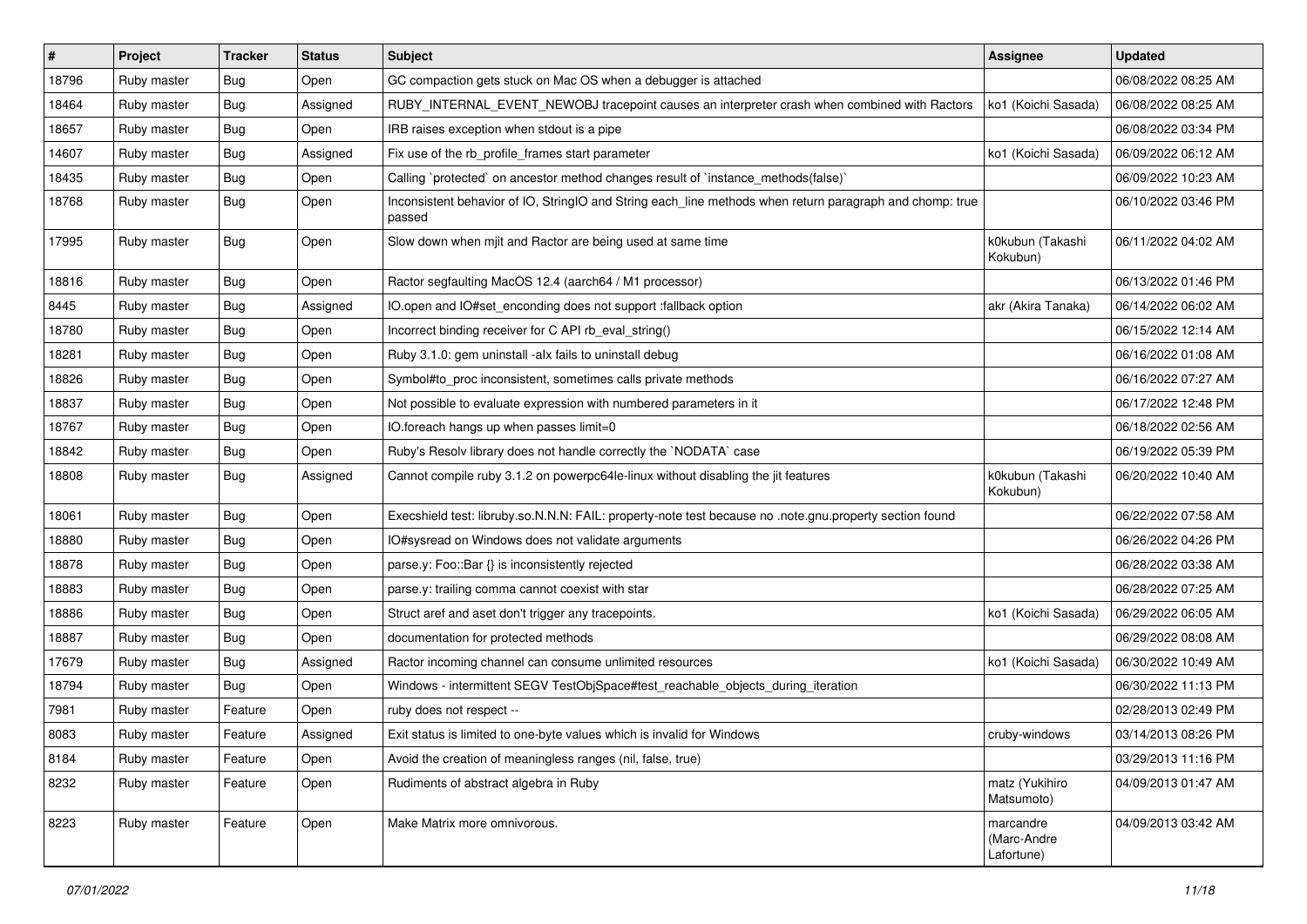| $\sharp$ | Project     | Tracker | <b>Status</b> | Subject                                                                                   | <b>Assignee</b>                       | <b>Updated</b>      |
|----------|-------------|---------|---------------|-------------------------------------------------------------------------------------------|---------------------------------------|---------------------|
| 8321     | Ruby master | Feature | Open          | Ripper: I would like coordinates for keywords                                             |                                       | 05/10/2013 07:01 PM |
| 8404     | Ruby master | Feature | Open          | virtual, hooked or read only global variabels for ruby only code too                      |                                       | 05/14/2013 09:19 PM |
| 8452     | Ruby master | Feature | Open          | Kernel#otherwise to rewrite code like (obj    default_obj).do_smth                        |                                       | 05/26/2013 08:41 PM |
| 8449     | Ruby master | Feature | Open          | Array#ary_plus always returns an array                                                    | nobu (Nobuyoshi<br>Nakada)            | 06/02/2013 04:23 PM |
| 8478     | Ruby master | Feature | Open          | The hash returned by Enumerable#group_by should have an empty array for its default value | matz (Yukihiro<br>Matsumoto)          | 06/04/2013 03:56 PM |
| 8494     | Ruby master | Feature | Open          | Safe method for defensive copies. alternative to 'dup'                                    |                                       | 06/05/2013 04:26 PM |
| 8506     | Ruby master | Feature | Open          | Object#iter_for / Object#to_iter                                                          |                                       | 06/10/2013 05:21 PM |
| 8598     | Ruby master | Feature | Open          | Expose information whether a timezone offset has been explicitly set on DateTime object   |                                       | 07/03/2013 08:27 PM |
| 8614     | Ruby master | Feature | Open          | Object#singleton_class with a block                                                       |                                       | 07/12/2013 10:14 AM |
| 8688     | Ruby master | Feature | Open          | #sprintf should accept strings as keys                                                    |                                       | 07/26/2013 02:33 AM |
| 8714     | Ruby master | Feature | Open          | Non-interpolated regular expression literal                                               |                                       | 08/02/2013 08:00 PM |
| 8663     | Ruby master | Feature | Open          | Officialy alias ArgumentError to ArgError                                                 | matz (Yukihiro<br>Matsumoto)          | 08/09/2013 07:42 PM |
| 7518     | Ruby master | Feature | Assigned      | Fiddle::Pointer#to_str and Fiddle::Pointer#to_int should be removed                       | tenderlovemaking<br>(Aaron Patterson) | 08/15/2013 04:56 AM |
| 8786     | Ruby master | Feature | Open          | Process.clock_gettime(:realtime)                                                          |                                       | 08/15/2013 10:33 PM |
| 8827     | Ruby master | Feature | Open          | A method that flips the receiver and the first argument                                   |                                       | 08/29/2013 05:59 AM |
| 8862     | Ruby master | Feature | Open          | getoptlong to accept user-provided commandline                                            |                                       | 09/04/2013 09:53 PM |
| 8967     | Ruby master | Feature | Open          | add uninclude and unextend method                                                         |                                       | 09/30/2013 02:18 PM |
| 8959     | Ruby master | Feature | Assigned      | Allow top level prepend                                                                   | nobu (Nobuyoshi<br>Nakada)            | 10/16/2013 03:22 AM |
| 9070     | Ruby master | Feature | Open          | Introduce `---` as synonym of `end` keyword                                               | matz (Yukihiro<br>Matsumoto)          | 11/02/2013 03:23 AM |
| 9095     | Ruby master | Feature | Open          | Allow `Symbol#to_proc` to take arguments                                                  |                                       | 11/10/2013 04:25 AM |
| 9111     | Ruby master | Feature | Open          | Encoding-free String comparison                                                           |                                       | 11/21/2013 04:35 PM |
| 9174     | Ruby master | Feature | Open          | value receiving block for Hash#has_key?                                                   |                                       | 11/29/2013 06:33 AM |
| 9260     | Ruby master | Feature | Open          | make FileUtils.rm_rf raise on errors                                                      |                                       | 12/19/2013 12:27 AM |
| 9445     | Ruby master | Feature | Open          | Support emitting 1.9 Symbol keyword Hash syntax when pretty printing Hashes               |                                       | 01/24/2014 06:01 AM |
| 9522     | Ruby master | Feature | Open          | Float("NaN"), Float("Infinity")                                                           |                                       | 02/16/2014 05:36 AM |
| 9553     | Ruby master | Feature | Open          | Make argument validation routine of a method an object                                    |                                       | 02/22/2014 07:58 AM |
| 9556     | Ruby master | Feature | Open          | Add HTTP#get block functionality to HTTP.get                                              |                                       | 02/23/2014 05:53 AM |
| 9527     | Ruby master | Feature | Open          | make Net::HTTP.get_print not only to \$stdout but to an IO as a parameter                 |                                       | 02/23/2014 06:04 AM |
| 9585     | Ruby master | Feature | Open          | Add Object#in? to make ruby easier to read                                                |                                       | 03/15/2014 04:49 PM |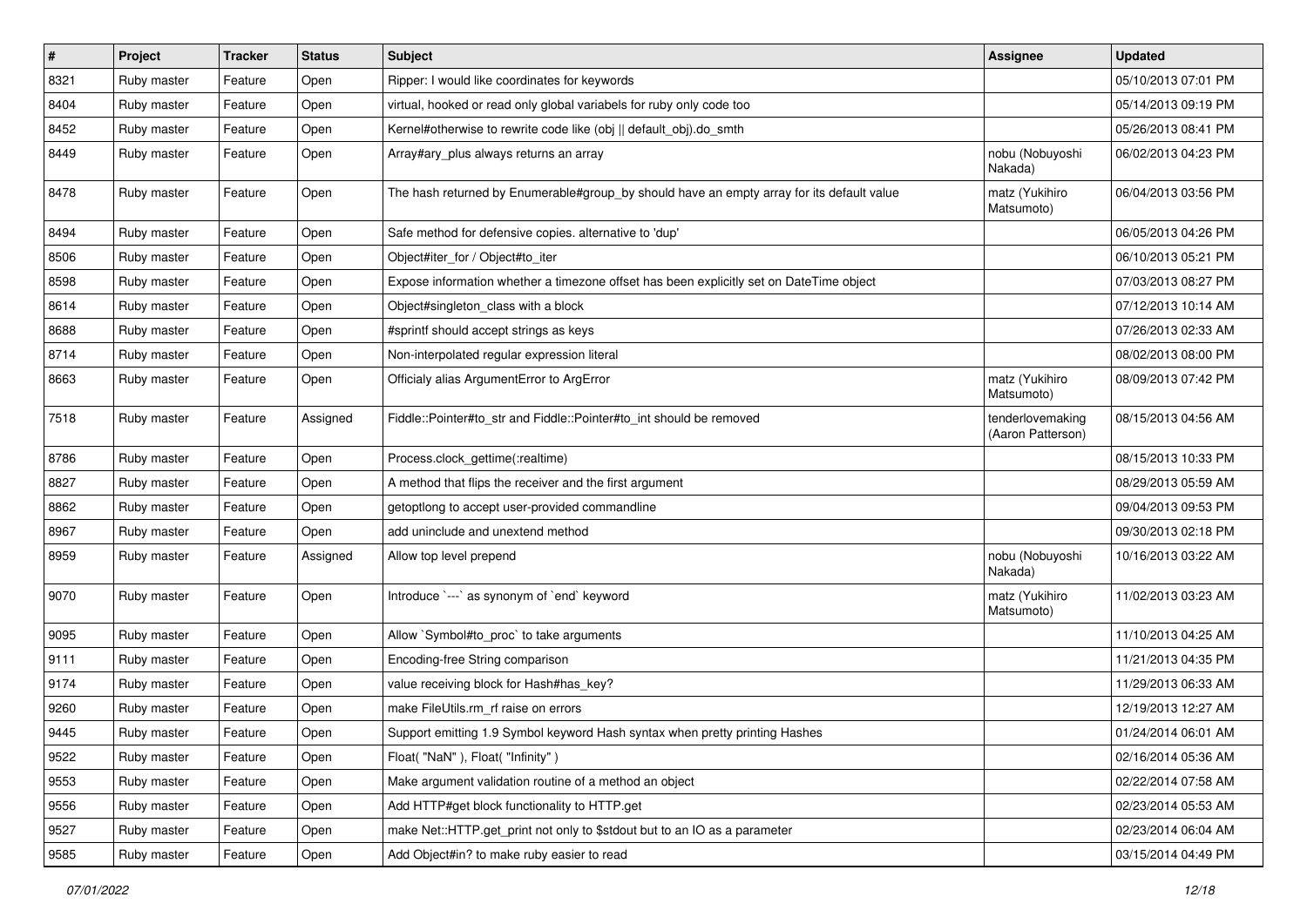| $\sharp$ | Project     | Tracker | <b>Status</b> | Subject                                                                                      | <b>Assignee</b>              | <b>Updated</b>      |
|----------|-------------|---------|---------------|----------------------------------------------------------------------------------------------|------------------------------|---------------------|
| 9667     | Ruby master | Feature | Open          | Optimization of FILE and dir                                                                 |                              | 03/25/2014 04:48 AM |
| 9557     | Ruby master | Feature | Open          | Enumerator#next and Enumerator#peek with argument                                            |                              | 04/11/2014 07:00 PM |
| 9755     | Ruby master | Feature | Assigned      | Thread::Backtrace::Location#defined_class                                                    | ko1 (Koichi Sasada)          | 04/18/2014 09:22 AM |
| 9768     | Ruby master | Feature | Assigned      | Method that is visible only within a certain module/class                                    | matz (Yukihiro<br>Matsumoto) | 04/25/2014 06:43 AM |
| 9784     | Ruby master | Feature | Open          | Alias URI#merge to URI#join                                                                  |                              | 04/29/2014 05:42 AM |
| 9807     | Ruby master | Feature | Open          | String.new with block                                                                        |                              | 05/07/2014 05:54 AM |
| 9853     | Ruby master | Feature | Open          | Please consider quoted generation of hash like in %h( foo bar bee blaa)                      |                              | 05/19/2014 04:43 PM |
| 9871     | Ruby master | Feature | Open          | load a ruby library which doesn't have extension                                             |                              | 05/28/2014 10:07 AM |
| 9887     | Ruby master | Feature | Open          | Add uninclude please                                                                         |                              | 05/31/2014 01:33 PM |
| 9909     | Ruby master | Feature | Open          | why shouldn't constant lookup check the nesting of module's name                             |                              | 06/07/2014 02:18 AM |
| 9929     | Ruby master | Feature | Open          | add with_default method to Hash                                                              |                              | 06/11/2014 12:08 AM |
| 9953     | Ruby master | Feature | Open          | set_trace_func values which could be frozen or symbols                                       |                              | 06/19/2014 10:44 PM |
| 10000    | Ruby master | Feature | Open          | format width and precision with symbol hash                                                  |                              | 07/01/2014 01:25 AM |
| 10051    | Ruby master | Feature | Open          | nbsp isn't remove with trim                                                                  |                              | 07/17/2014 08:02 AM |
| 10176    | Ruby master | Feature | Open          | Document how to perform net/http calls in parallel                                           |                              | 08/27/2014 10:46 PM |
| 10215    | Ruby master | Feature | Open          | prohibit subclassing for classes without allocator in Ruby                                   |                              | 09/08/2014 07:29 AM |
| 10177    | Ruby master | Feature | Open          | Hash#has_key? and Hash#has_value? should be deprecated                                       |                              | 09/19/2014 06:01 PM |
| 8366     | Ruby master | Feature | Open          | Exception.message take time to execute depending on the instance variables                   |                              | 09/22/2014 06:41 AM |
| 10305    | Ruby master | Feature | Open          | Method for resolving all autoload statements / Add warning on autoload when used with chroot |                              | 09/29/2014 02:05 PM |
| 10308    | Ruby master | Feature | Open          | Pipes in Ruby                                                                                |                              | 09/30/2014 11:21 PM |
| 10331    | Ruby master | Feature | Open          | String#to_r to recognize negative denominators                                               |                              | 10/06/2014 02:44 PM |
| 10332    | Ruby master | Feature | Open          | Rational literal for mixed fractions                                                         |                              | 10/06/2014 02:55 PM |
| 10343    | Ruby master | Feature | Open          | Postfix notations for `when` and `else` inside `case` statement                              |                              | 10/08/2014 05:25 PM |
| 10366    | Ruby master | Feature | Open          | New inspection form for rational                                                             |                              | 10/11/2014 12:50 AM |
| 10327    | Ruby master | Feature | Open          | Bool/False/True module for '==='                                                             |                              | 10/15/2014 02:42 PM |
| 10404    | Ruby master | Feature | Open          | Allow individual finalizers to be removed with ObjectSpace.undefine_finalizer                | matz (Yukihiro<br>Matsumoto) | 10/20/2014 08:14 AM |
| 10425    | Ruby master | Feature | Open          | A predicate method to tell if a number is near another                                       |                              | 10/26/2014 01:47 AM |
| 9816     | Ruby master | Feature | Assigned      | 00000000000000000000                                                                         | matz (Yukihiro<br>Matsumoto) | 10/28/2014 08:29 AM |
| 10391    | Ruby master | Feature | Open          | Provide %eISO-8859-1'string \xAA literal' string literals with explicit encoding             |                              | 10/28/2014 10:27 AM |
| 10455    | Ruby master | Feature | Open          | [PATCH 0/n] Combine interface for creating new matrix                                        |                              | 10/29/2014 10:17 PM |
| 10474    | Ruby master | Feature | Open          | [PATCH 1/1] Refactoring math.c (Combined some macros into one macro)                         |                              | 11/10/2014 10:29 PM |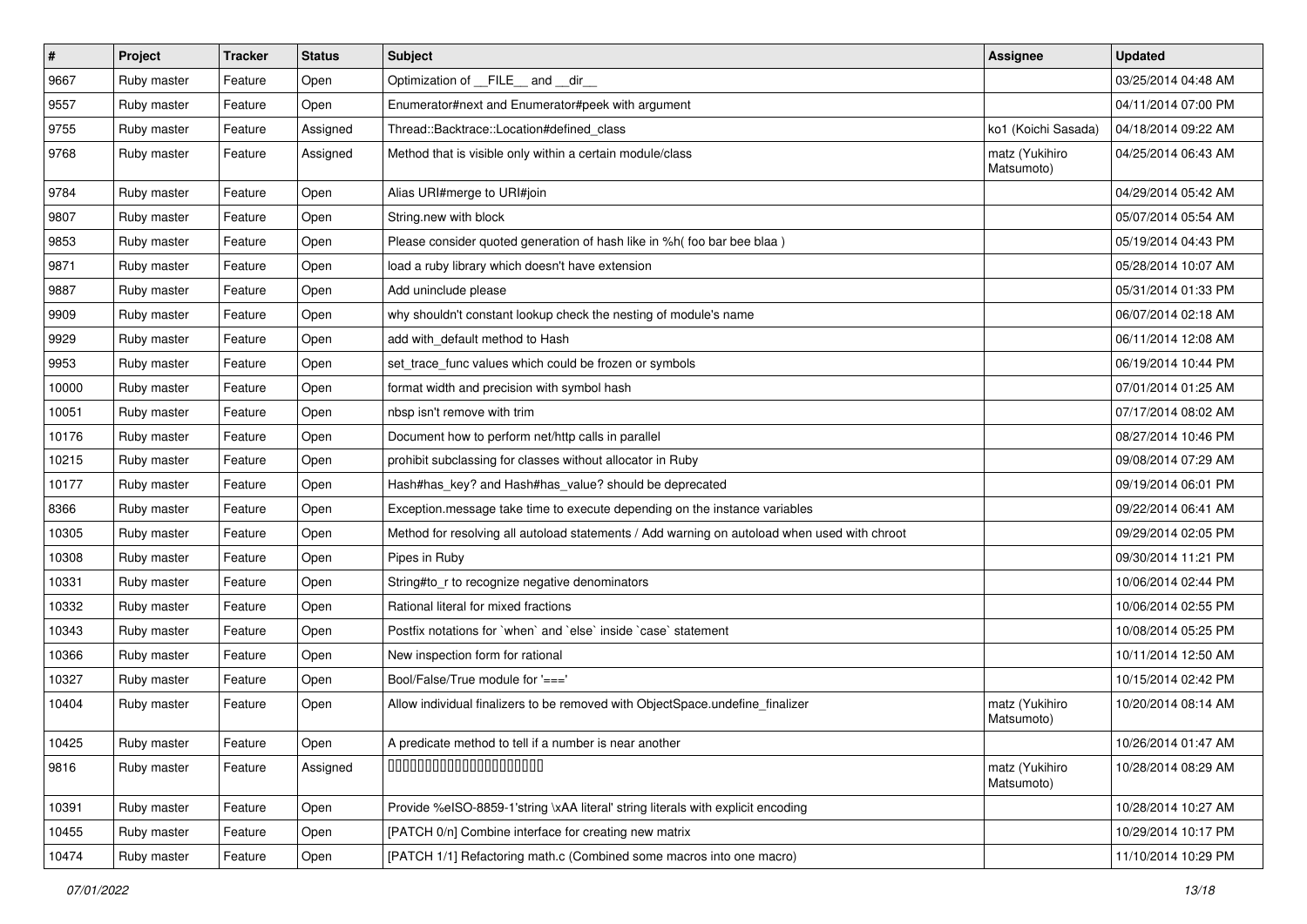| #     | Project     | <b>Tracker</b> | <b>Status</b> | Subject                                                                                                                 | <b>Assignee</b>              | <b>Updated</b>      |
|-------|-------------|----------------|---------------|-------------------------------------------------------------------------------------------------------------------------|------------------------------|---------------------|
| 10175 | Ruby master | Feature        | Open          | There's no reason to prefer Proc.new over Kernel#proc anymore                                                           |                              | 11/10/2014 11:07 PM |
| 10386 | Ruby master | Feature        | Open          | [PATCH 3/3] There is little possibility of using m_sqrt at complex.c                                                    |                              | 11/10/2014 11:10 PM |
| 10505 | Ruby master | Feature        | Open          | [PATCH 2/n] DDDDDDDD./Object#eql? with block. (ja/en)                                                                   |                              | 11/13/2014 05:52 PM |
| 10426 | Ruby master | Feature        | Open          | A predicate to express congruence                                                                                       |                              | 11/14/2014 02:11 AM |
| 10552 | Ruby master | Feature        | Open          | [PATCH] Add Enumerable#frequencies and Enumerable#relative_frequencies                                                  |                              | 11/30/2014 11:56 AM |
| 8566  | Ruby master | Feature        | Open          | [PATCH] Allow to configure additional preludes                                                                          |                              | 12/10/2014 01:13 PM |
| 10589 | Ruby master | Feature        | Open          | [TracePoint API] Make THREAD_{BEGIN, END} events return some context information                                        |                              | 12/11/2014 04:27 PM |
| 10574 | Ruby master | Feature        | Open          | Add String#Ichomp and String.Ichomp!                                                                                    | matz (Yukihiro<br>Matsumoto) | 12/15/2014 04:34 PM |
| 10645 | Ruby master | Feature        | Open          | Consider adding support of .first to MatchData object like MatchData[0]                                                 |                              | 12/25/2014 06:50 AM |
| 10683 | Ruby master | Feature        | Open          | fix inconsistent behavior of Kernel.Hash()                                                                              |                              | 01/02/2015 06:00 AM |
| 10663 | Ruby master | Feature        | Open          | Consider adding support for String input to File. methods                                                               |                              | 01/05/2015 12:47 AM |
| 10701 | Ruby master | Feature        | Open          | Class: Array 2 New methods                                                                                              |                              | 01/08/2015 07:21 AM |
| 10729 | Ruby master | Feature        | Open          | Array method to subtract in place                                                                                       |                              | 01/11/2015 02:29 PM |
| 10728 | Ruby master | Feature        | Open          | Warning for Fixnum#size to use RbConfig::SIZEOF['long']                                                                 |                              | 01/11/2015 04:23 PM |
| 10481 | Ruby master | Feature        | Assigned      | Add "if" and "unless" clauses to rescue statements                                                                      | matz (Yukihiro<br>Matsumoto) | 01/18/2015 02:46 PM |
| 10770 | Ruby master | Feature        | Open          | chr and ord behavior for ill-formed byte sequences and surrogate code points                                            |                              | 01/22/2015 10:19 AM |
| 10255 | Ruby master | Feature        | Open          | Math.log: check domain of base argument                                                                                 |                              | 01/27/2015 02:32 AM |
| 10726 | Ruby master | Feature        | Open          | [PATCH 4/4] * New methods: Set#power                                                                                    |                              | 01/28/2015 07:48 AM |
| 8564  | Ruby master | Feature        | Open          | Extend Module#attr methods                                                                                              |                              | 02/05/2015 07:39 PM |
| 10851 | Ruby master | Feature        | Open          | Introduce Regexp#fetch                                                                                                  |                              | 02/13/2015 11:15 AM |
| 10879 | Ruby master | Feature        | Open          | UnboundMethod#to_proc                                                                                                   |                              | 02/21/2015 07:56 PM |
| 10869 | Ruby master | Feature        | Open          | Add support for option to pre-compile Ruby files                                                                        |                              | 02/23/2015 11:08 AM |
| 10882 | Ruby master | Feature        | Open          | Provide Levenshtein distance implementation as part of stdlib                                                           |                              | 02/26/2015 03:56 PM |
| 10927 | Ruby master | Feature        | Open          | [PATCH] Add default empty string to string replacements                                                                 |                              | 03/04/2015 10:49 AM |
| 10863 | Ruby master | Feature        | Open          | allow protected class methods to be callable from instance methods                                                      |                              | 04/01/2015 06:11 PM |
| 11028 | Ruby master | Feature        | Assigned      | standalone running single file ( zipped archives of ruby code) running **without installation** using "gem<br>install " | matz (Yukihiro<br>Matsumoto) | 04/04/2015 01:44 AM |
| 10152 | Ruby master | Feature        | Open          | String#strip doesn't remove non-breaking space                                                                          |                              | 04/12/2015 07:36 PM |
| 11122 | Ruby master | Feature        | Open          | exception-free non-blocking Queue/SizedQueue operations                                                                 | matz (Yukihiro<br>Matsumoto) | 05/06/2015 08:53 PM |
| 9725  | Ruby master | Feature        | Open          | Do not inspect NameError target object unless verbose                                                                   |                              | 05/08/2015 02:18 AM |
| 11148 | Ruby master | Feature        | Open          | Add a way to require files, but not raise an exception when the file isn't found                                        |                              | 05/13/2015 05:57 PM |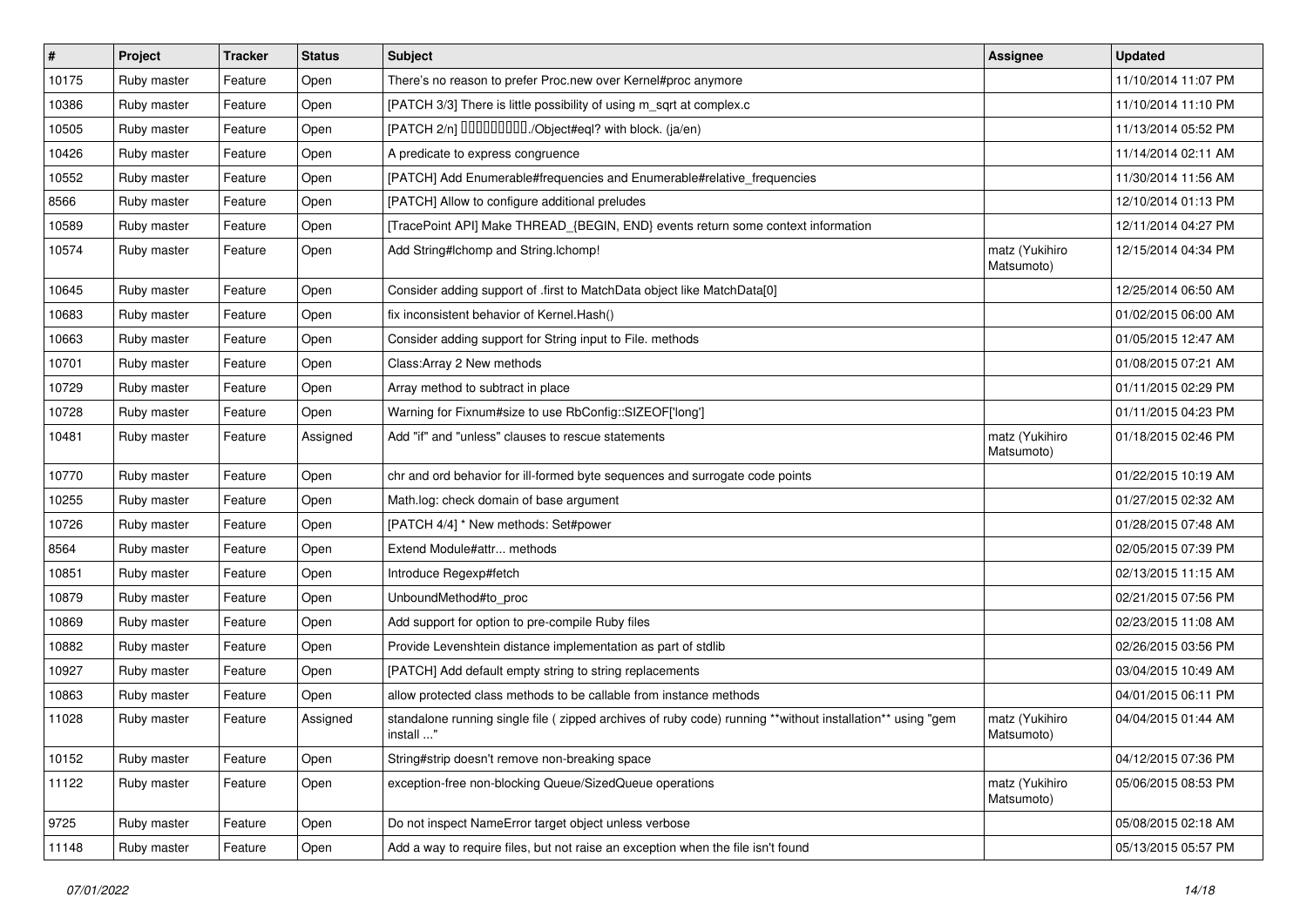| $\pmb{\#}$ | Project     | <b>Tracker</b> | <b>Status</b> | <b>Subject</b>                                                                                                                             | <b>Assignee</b>              | <b>Updated</b>      |
|------------|-------------|----------------|---------------|--------------------------------------------------------------------------------------------------------------------------------------------|------------------------------|---------------------|
| 10782      | Ruby master | Feature        | Assigned      | Patch: Add constants for BigDecimal for ZERO, ONE, TEN                                                                                     | mrkn (Kenta Murata)          | 05/21/2015 08:13 AM |
| 10459      | Ruby master | Feature        | Assigned      | [PATCH] rfc3339 method for Time                                                                                                            | akr (Akira Tanaka)           | 05/21/2015 08:14 AM |
| 10932      | Ruby master | Feature        | Open          | Enabling allocation tracing as early as possible                                                                                           | ko1 (Koichi Sasada)          | 06/13/2015 07:54 AM |
| 11292      | Ruby master | Feature        | Open          | objspace: Dump type of special consts                                                                                                      | tmm1 (Aman<br>Karmani)       | 06/22/2015 04:22 AM |
| 11299      | Ruby master | Feature        | Open          | [PATCH] use Array instead of custom struct for generic ivars                                                                               | normalperson (Eric<br>Wong)  | 06/24/2015 12:38 AM |
| 11305      | Ruby master | Feature        | Open          | [ipaddr] include the IP address in question within the InvalidAddressError exception message                                               |                              | 06/25/2015 04:25 AM |
| 11307      | Ruby master | Feature        | Open          | exception-free non-blocking Queue#pop                                                                                                      | matz (Yukihiro<br>Matsumoto) | 06/25/2015 11:06 PM |
| 11315      | Ruby master | Feature        | Open          | [PATCH] Add Array#^ for parity with other set-like operations.                                                                             |                              | 06/29/2015 05:05 AM |
| 10585      | Ruby master | Feature        | Open          | struct: speedup struct.attr = $v$ for first 10 attributes and struct[:attr] for big structs                                                |                              | 06/30/2015 08:18 PM |
| 11312      | Ruby master | Feature        | Open          | Add Resolv::DNS::Resource::IN::SPF                                                                                                         | akr (Akira Tanaka)           | 07/01/2015 03:26 AM |
| 11309      | Ruby master | Feature        | Open          | Iterator over string matches                                                                                                               |                              | 07/01/2015 08:35 AM |
| 11323      | Ruby master | Feature        | Open          | Documentation update on how uniq works / guarantee of order                                                                                |                              | 07/02/2015 03:34 AM |
| 9918       | Ruby master | Feature        | Open          | Exception#cause should be shown in output and #inspect                                                                                     |                              | 07/13/2015 02:32 PM |
| 11347      | Ruby master | Feature        | Open          | Errors with cause not reported properly to console                                                                                         |                              | 07/15/2015 04:39 PM |
| 10949      | Ruby master | Feature        | Open          | Time is WB unprotected                                                                                                                     |                              | 07/23/2015 05:55 PM |
| 11429      | Ruby master | Feature        | Open          | Local variable assignment via regex $==$                                                                                                   |                              | 08/10/2015 11:26 PM |
| 11390      | Ruby master | Feature        | Open          | Allow symbols starting with numbers                                                                                                        | matz (Yukihiro<br>Matsumoto) | 08/14/2015 05:23 AM |
| 11446      | Ruby master | Feature        | Open          | Possible work around for the requirement to supplying arguments like this: .map(&:method, <arguments>)</arguments>                         |                              | 08/14/2015 04:40 PM |
| 11475      | Ruby master | Feature        | Open          | <b>AST</b> transforms                                                                                                                      |                              | 08/21/2015 11:14 AM |
| 8437       | Ruby master | Feature        | Open          | custom operators, unicode                                                                                                                  |                              | 08/30/2015 03:05 AM |
| 11507      | Ruby master | Feature        | Open          | Net::HTTP should use TCP CORK or TCP NOPUSH to avoid fragmenting packets                                                                   |                              | 09/04/2015 09:47 AM |
| 9830       | Ruby master | Feature        | Assigned      | Support for GOST private/public keys                                                                                                       |                              | 09/13/2015 03:10 AM |
| 6047       | Ruby master | Feature        | Assigned      | read all: Grow buffer exponentially in generic case                                                                                        |                              | 09/13/2015 03:19 AM |
| 6133       | Ruby master | Feature        | Assigned      | SSLSocket <sup>[</sup> shutdown <sup>[11]</sup>                                                                                            |                              | 09/13/2015 03:22 AM |
| 10179      | Ruby master | Feature        | Open          | Net::HTTP::Get.new("https://google.com").basic_auth(user_name, password) should throw exception<br>stating the need to set use_ssl to true |                              | 09/13/2015 03:25 AM |
| 9613       | Ruby master | Feature        | Open          | Warn about unsafe ossl ciphers                                                                                                             |                              | 09/13/2015 03:27 AM |
| 10519      | Ruby master | Feature        | Open          | <b>TLS Renegotiation</b>                                                                                                                   |                              | 09/13/2015 03:29 AM |
| 11518      | Ruby master | Feature        | Open          | Queue enhancement - promote! and promote all!                                                                                              | matz (Yukihiro<br>Matsumoto) | 09/17/2015 08:40 PM |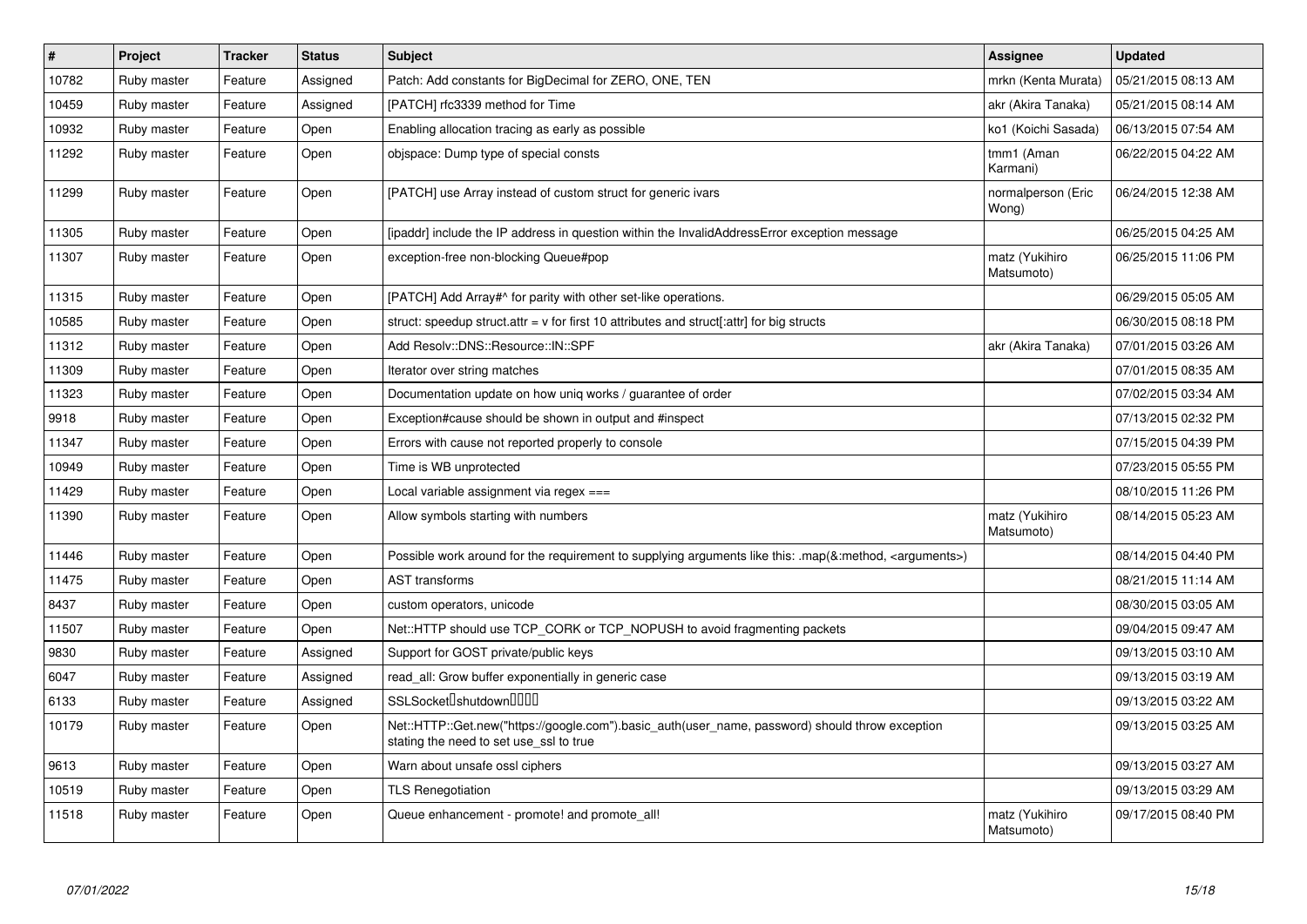| $\sharp$ | Project     | Tracker | <b>Status</b> | Subject                                                                                      | <b>Assignee</b>              | <b>Updated</b>      |
|----------|-------------|---------|---------------|----------------------------------------------------------------------------------------------|------------------------------|---------------------|
| 11517    | Ruby master | Feature | Open          | Queue enhancement - conditional pop                                                          | matz (Yukihiro<br>Matsumoto) | 09/17/2015 09:02 PM |
| 11577    | Ruby master | Feature | Open          | Add encodeURIComponent compatible API for URI                                                |                              | 10/09/2015 01:40 PM |
| 11583    | Ruby master | Feature | Open          | Add File#unlink                                                                              |                              | 10/12/2015 05:40 AM |
| 11597    | Ruby master | Feature | Open          | Add Linux-specific setfsuid(2)/setfsgid(2)                                                   |                              | 10/15/2015 10:08 PM |
| 11415    | Ruby master | Feature | Open          | autoload with a Proc                                                                         |                              | 10/21/2015 08:38 PM |
| 10181    | Ruby master | Feature | Open          | New method File.openat()                                                                     |                              | 10/22/2015 12:12 PM |
| 11629    | Ruby master | Feature | Open          | Implement Enhanced Mail System Status Codes (rfc1893)                                        |                              | 10/28/2015 10:38 AM |
| 11634    | Ruby master | Feature | Open          | [PATCH] variable.c (rb_global_tbl): convert to id_table                                      |                              | 10/29/2015 08:11 PM |
| 6769     | Ruby master | Feature | Assigned      | rbinstall.rb: install both src and batch files separetely                                    | nobu (Nobuyoshi<br>Nakada)   | 10/30/2015 12:38 PM |
| 11670    | Ruby master | Feature | Open          | Show warning to make nested def obsolete                                                     | nobu (Nobuyoshi<br>Nakada)   | 11/09/2015 07:40 AM |
| 11694    | Ruby master | Feature | Open          | Numeric#nonpositive?, nonnegative?                                                           |                              | 11/16/2015 12:56 AM |
| 11700    | Ruby master | Feature | Open          | positive flags for reverse lookup to socket                                                  |                              | 11/17/2015 02:48 AM |
| 11710    | Ruby master | Feature | Open          | [PATCH] Replace Set#merge with Set#merge! and make Set#merge non-mutating.                   | knu (Akinori MUSHA)          | 11/18/2015 07:28 PM |
| 11723    | Ruby master | Feature | Open          | CGI library should give access to raw request body                                           |                              | 11/20/2015 07:06 PM |
| 11630    | Ruby master | Feature | Open          | possibility to serialize Proc or Lambda                                                      |                              | 11/23/2015 01:34 PM |
| 11599    | Ruby master | Feature | Open          | Dump entries of hash in ObjectSpace                                                          | tmm1 (Aman<br>Karmani)       | 11/24/2015 05:52 PM |
| 11588    | Ruby master | Feature | Open          | Implement structured warnings                                                                |                              | 12/06/2015 08:48 PM |
| 11786    | Ruby master | Feature | Open          | [PATCH] micro-optimize case dispatch even harder                                             |                              | 12/09/2015 09:58 AM |
| 11781    | Ruby master | Feature | Open          | Would it be possible to alias .prepend() towards .unshift() for class Array by default?      |                              | 12/09/2015 12:46 PM |
| 11796    | Ruby master | Feature | Open          | [PATCH] Refactor reduce call get_stat()                                                      |                              | 12/09/2015 02:33 PM |
| 11690    | Ruby master | Feature | Open          | Update Hash during multiple assignment                                                       |                              | 12/10/2015 12:26 PM |
| 8544     | Ruby master | Feature | Open          | OpenURI should open 'file://' URIs                                                           |                              | 12/12/2015 04:30 PM |
| 11817    | Ruby master | Feature | Open          | map.parallel                                                                                 |                              | 12/15/2015 04:28 AM |
| 10251    | Ruby master | Feature | Open          | URI: Support wildcards (globbing) in no_proxy                                                |                              | 12/16/2015 05:22 AM |
| 8839     | Ruby master | Feature | Assigned      | Class and module should return the class or module that was opened                           | matz (Yukihiro<br>Matsumoto) | 12/28/2015 08:36 AM |
| 10168    | Ruby master | Feature | Open          | Native Object#inspect method should single quote strings that don't need to be double quoted |                              | 01/01/2016 08:27 PM |
| 11939    | Ruby master | Feature | Open          | Syntax sugar to apply a method replace a variable                                            |                              | 01/04/2016 09:49 AM |
| 11987    | Ruby master | Feature | Open          | daemons can't show the backtrace of rb_bug                                                   |                              | 01/13/2016 10:58 AM |
| 11550    | Ruby master | Feature | Open          | Current behaviour of super() is dangerous in the presence of more than one included modules. |                              | 01/20/2016 08:44 AM |
| 12006    | Ruby master | Feature | Open          | return IO object from IO#print, IO#puts, IO#close_read, IO#close_write,                      |                              | 01/21/2016 12:42 PM |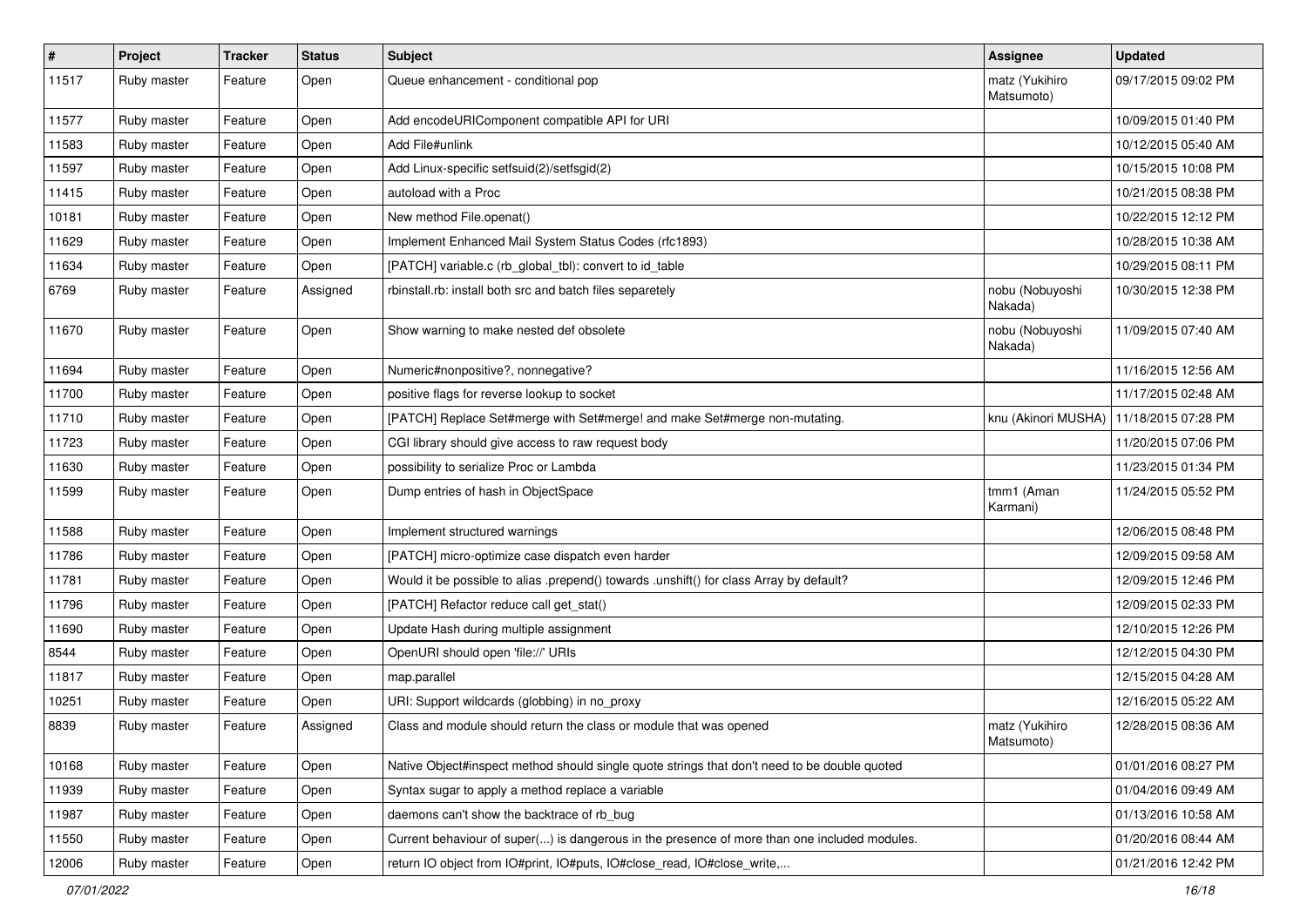| $\sharp$ | Project     | Tracker | <b>Status</b> | Subject                                                                                                                                     | <b>Assignee</b>              | <b>Updated</b>      |
|----------|-------------|---------|---------------|---------------------------------------------------------------------------------------------------------------------------------------------|------------------------------|---------------------|
| 11100    | Ruby master | Feature | Open          | Permit multiple captures with String[Regexp, ]                                                                                              |                              | 01/24/2016 08:42 AM |
| 12017    | Ruby master | Feature | Open          | [PATCH] dedupe string keys from Marshal.load                                                                                                |                              | 01/25/2016 09:02 AM |
| 11181    | Ruby master | Feature | Open          | Add a line directive to Ruby                                                                                                                | matz (Yukihiro<br>Matsumoto) | 01/26/2016 02:04 AM |
| 12023    | Ruby master | Feature | Open          | Allow ivars to be used as method arguments                                                                                                  |                              | 01/27/2016 09:58 AM |
| 10658    | Ruby master | Feature | Open          | ThreadGroup local variables                                                                                                                 |                              | 01/28/2016 07:20 AM |
| 11917    | Ruby master | Feature | Open          | Add Range#length as an alias for size                                                                                                       |                              | 01/30/2016 07:01 AM |
| 12059    | Ruby master | Feature | Open          | `Array#single?`, `Hash#single?`                                                                                                             |                              | 02/10/2016 04:02 AM |
| 12041    | Ruby master | Feature | Open          | Change the initializer of NameError to take a receiver as the third argument                                                                |                              | 02/12/2016 05:37 AM |
| 12064    | Ruby master | Feature | Open          | Make creation of enc/unicode/casefold.h automatic again                                                                                     | nobu (Nobuyoshi<br>Nakada)   | 02/12/2016 06:13 AM |
| 10793    | Ruby master | Feature | Open          | Infrastructure/Release-Management: Sign releases                                                                                            |                              | 02/12/2016 09:20 PM |
| 12034    | Ruby master | Feature | Open          | RegExp does not respect file encoding directive                                                                                             |                              | 02/13/2016 06:41 PM |
| 12083    | Ruby master | Feature | Open          | \$_ and \$~ by Binding#local_variable_{get,set}                                                                                             |                              | 02/18/2016 04:35 AM |
| 11361    | Ruby master | Feature | Open          | proposal for easy method to nil-guard for generated variable name.                                                                          |                              | 02/21/2016 12:01 PM |
| 12114    | Ruby master | Feature | Open          | \$VERBOSE = true is being ignored                                                                                                           |                              | 02/26/2016 02:00 PM |
| 12113    | Ruby master | Feature | Open          | Global method inside Delegator causes NameError                                                                                             |                              | 03/01/2016 01:58 AM |
| 12110    | Ruby master | Feature | Open          | Create a method to avoid vacuous truth?                                                                                                     |                              | 03/12/2016 08:01 AM |
| 12165    | Ruby master | Feature | Open          | Hash#first, Hash#last                                                                                                                       |                              | 03/12/2016 10:55 AM |
| 12141    | Ruby master | Feature | Open          | send and __send_                                                                                                                            |                              | 03/14/2016 01:32 AM |
| 12129    | Ruby master | Feature | Open          | syntactic sugar for dynamic method dispatch `object_expression:method_name_expression(1, 2)`                                                |                              | 03/14/2016 01:35 AM |
| 12134    | Ruby master | Feature | Open          | Comparison between 'true' and 'false'                                                                                                       |                              | 03/15/2016 12:41 PM |
| 12173    | Ruby master | Feature | Open          | Time#till_now`                                                                                                                              |                              | 03/16/2016 10:19 AM |
| 12094    | Ruby master | Feature | Open          | parameterized property assignment: $o.prop(arg) = 1$                                                                                        |                              | 03/17/2016 07:05 AM |
| 12116    | Ruby master | Feature | Open          | Fixnum#divmod`, `Bignum#divmod` with multiple arguments                                                                                     |                              | 03/21/2016 02:00 PM |
| 12214    | Ruby master | Feature | Open          | Inconsistent behaviour and lack of warnings/errors when referencing duplicated _variables                                                   |                              | 03/24/2016 04:58 PM |
| 12211    | Ruby master | Feature | Open          | introduce Date#first_of_month and Date#last_of_month                                                                                        |                              | 03/26/2016 12:58 AM |
| 12247    | Ruby master | Feature | Open          | accept multiple arguments at Array#delete                                                                                                   |                              | 04/04/2016 10:16 PM |
| 12262    | Ruby master | Feature | Open          | Anti-loop                                                                                                                                   |                              | 04/09/2016 05:30 AM |
| 12272    | Ruby master | Feature | Open          | Accepting HTML entity name in string literal                                                                                                |                              | 04/13/2016 05:16 AM |
| 12080    | Ruby master | Feature | Open          | Enumerable#first, Array#last with block                                                                                                     |                              | 04/20/2016 03:51 AM |
| 11868    | Ruby master | Feature | Open          | Proposal for RubyVM::InstructionSequence.compile to return an object containing the syntax error<br>information currently written to STDERR |                              | 04/21/2016 05:49 AM |
| 8206     | Ruby master | Feature | Open          | Should Ruby core implement String#blank?                                                                                                    |                              | 04/28/2016 02:05 PM |